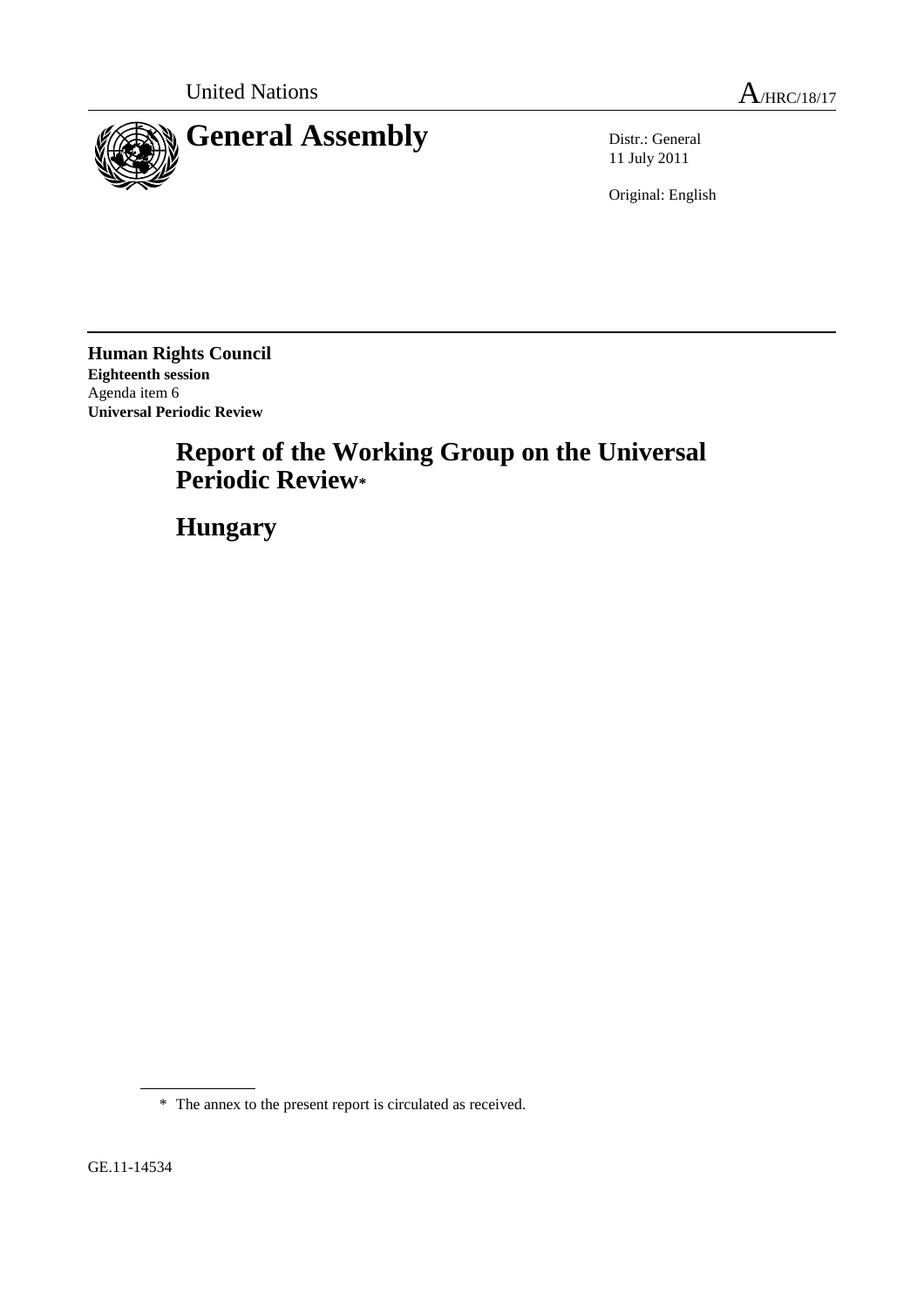### **A/HRC/18/17**

# Contents

|       |    | Paragraphs | Page          |
|-------|----|------------|---------------|
|       |    | $1 - 4$    | 3             |
| Ι.    |    | $5 - 93$   | 3             |
|       | A. | $5 - 28$   | $\mathcal{E}$ |
|       | В. | $29 - 93$  | 6             |
| П.    |    | $94 - 97$  | 13            |
| Annex |    |            |               |
|       |    |            | 23            |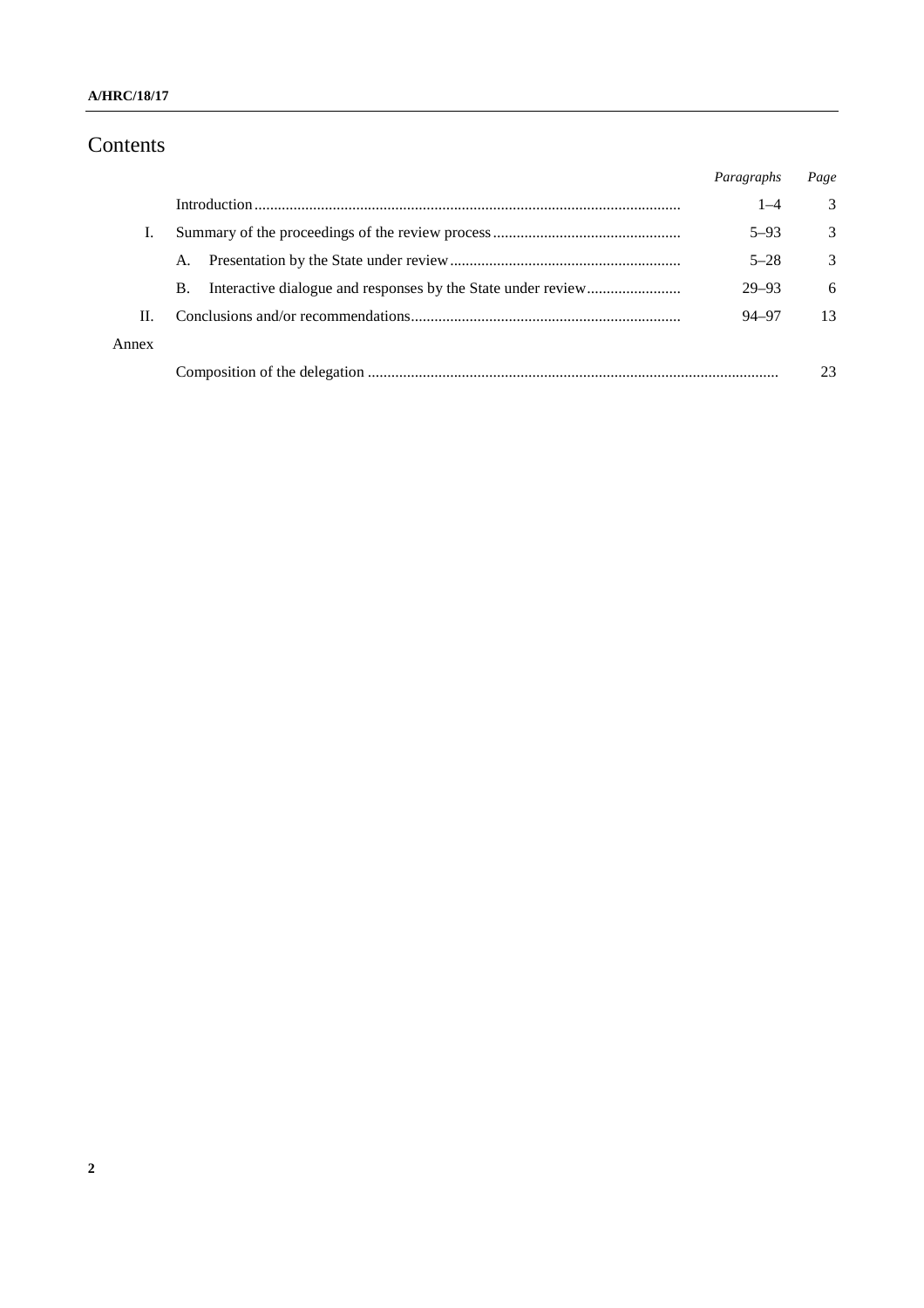# **Introduction**

1. The Working Group on the Universal Periodic Review (UPR), established in accordance with Human Rights Council resolution 5/1 of 18 June 2007, held its eleventh session from 2 to 13 May 2011. The review of Hungary was held at the 15th meeting on 11 May 2011. The delegation of Hungary was headed by Zoltan Balog, Minister of State for Social Inclusion, Ministry of Public Administration and Justice. At its 17th meeting, held on 13 May 2011, the Working Group adopted the report on Hungary.

2. On 21 June 2010, the Human Rights Council selected the following group of rapporteurs (troika) to facilitate the review of Hungary: France, Gabon, Ukraine.

3. In accordance with paragraph 15 of the annex to resolution 5/1, the following documents were issued for the review of Hungary:

 (a) A national report submitted/written presentation made in accordance with paragraph 15 (a) (A/HRC/WG.6/11/HUN/1);

 (b) A compilation prepared by OHCHR in accordance with paragraph 15 (b) (A/HRC/WG.6/11/HUN/2);

 (c) A summary prepared by OHCHR in accordance with paragraph 15 (c) (A/HRC/WG.6/11/HUN/3).

4. A list of questions prepared in advance by Belgium, the Czech Republic, Denmark, the Netherlands, Norway, Slovenia, Sweden. Switzerland and the United Kingdom of Great Britain and Northern Ireland was transmitted to Hungary through the troika. These questions are available on the extranet of the UPR.

# **I. Summary of the proceedings of the review process**

#### **A. Presentation by the State under review**

5. The delegation expressed its conviction that Hungary's first universal periodic review and the follow-up would further strengthen its human rights record. The delegation reported that a wide range of civil-society representatives were consulted with during the national report preparation.

6. Hungary had launched a series of international conferences in 2008, called the Budapest Human Rights Forum, which covered a range of human rights issues. During the 3rd Forum in 2010, the Deed of the Foundation for the International Prevention of Genocide and Mass Atrocities was signed by the Central European University and the Gáspár Károli University of the Hungarian Reformed Church.

7. The delegation noted that the adoption of a new Constitution by the Parliament in April 2011 represented a milestone for the development of the rule of law and marked the end of the transitional period from dictatorship to democracy. The new Constitution strengthened the protection of human rights inspired by the Charter of Fundamental Rights of the European Union and contained a more extensive list of rights than before. The new Constitution stipulated that marriage was an institution between a man and a woman, however the rights of same-sex couples in a registered partnership were protected to the same extent as those of heterosexual couples. The new Constitution also strengthened and widened the function of the Constitutional Court by introducing the constitutional right to launch a complaint before it by individuals.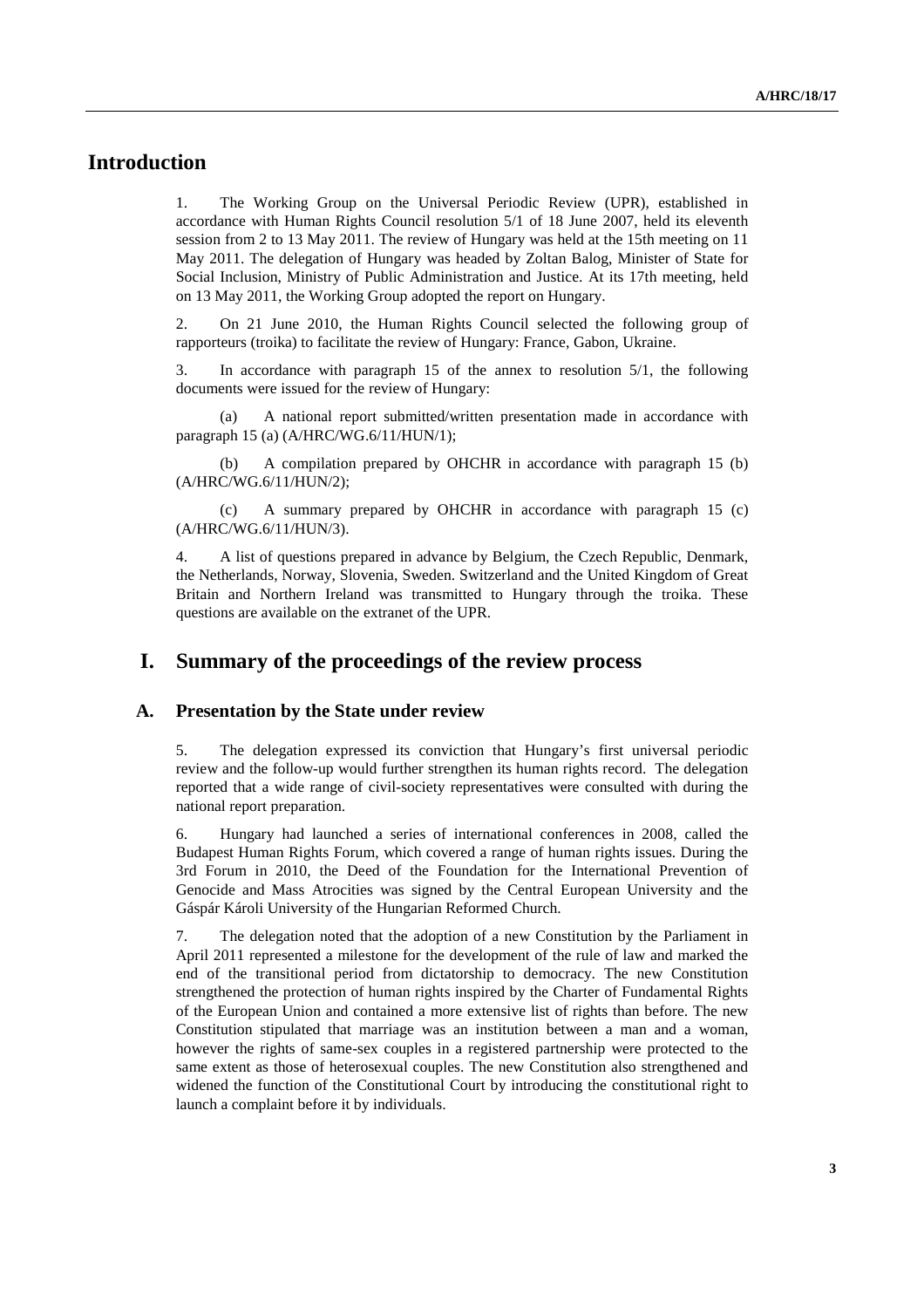8. The delegation informed about Hungary's willingness to accede to the Optional Protocol to the Convention against Torture (OP-CAT) as a part of its pledges to the Human Rights Council as well as about the Government's steps to prepare this ratification.

9. Hungary supported the preservation and further development of cultural rights and values of the13 national and ethnic minorities recognized in the country and strived to broaden the cultural autonomy of the minorities by providing the necessary legal, institutional and budgetary framework. Minority self-governments were entitled to have minority-run and State-subsidized institutions.

10. Since the establishment of a democratic system, Hungary had been addressing the special situation of the Roma through laws and other measures to improve their socioeconomic situation, while remaining committed to the elimination of discrimination against them. At the same time the delegation acknowledged that the situation of the Roma and other socially disadvantaged groups had not significantly improved but rather had worsened, especially in the area of employment. Hungary joined the Roma Decade Programme and was in the process of developing a Roma Programme for implementation.

11. Hungary had taken measures and implemented several programmes that covered 1,800 education institutions, were supported by a budget of about US\$ 40 million and aimed, inter alia, to fight segregation, ensure access to quality and inclusive education and decrease school dropout.

12. In 2008, Hungary launched a development programme for the 33 most disadvantaged micro-regions with a budget of US\$ 545 million to remedy deficiencies in its social and economic infrastructure and improve the quality of local services. Regarding employment issues, the delegation reported on the provision of training programmes and access to professional consulting services and information about potential employers for those seeking employment. To end segregation, in the period of 2005-2009 Hungary implemented settlement programmes with a budget of about US\$ 20 million, which resulted in the improvement of living conditions for hundreds of families.

13. In recent years, extremist groups had re-emerged with a demand to maintain public order in Roma-populated areas, resulting in social and ethnic unrest. Among several steps taken to address the situation, Hungary amended the relevant legislation to effectively prosecute and punish these extremist groups.

14. Hungary guaranteed the enjoyment of human rights in the field of health care and provided a legal basis for the protection of the dignity, autonomy and rights of patients. To guarantee the rights of women, the legislation provided a possibility for women to give birth outside the hospital system by legally setting necessary requirements and conditions.

15. In 2007, the Parliament accepted the "Let it be better for the children" – National strategy 2007-2032 with the goal of decreasing child poverty and improving opportunities for children.

16. In 2010, Hungary adopted the Media Law to replace the Media Act. The Government had worked, inter alia, with United Nations Special Rapporteurs on this issue and incorporated suggestions for amendments made by the European Commission. The delegation noted that this media regulation provided a balance between freedom of expression and other relevant fundamental rights. At the same time, Hungary welcomed the initiative to hold a general debate on the role of the European Union in the area of media regulation and, as part of this debate, every regulation in EU member States would be reviewed in order to correct the deficiencies of the normative framework on the media.

17. As to the issue of the independence and impartiality of the Media Council, the delegation explained that a number of legal guarantees existed to ensure its independence, including the fact that the Council was comprised of professionals elected by a two-thirds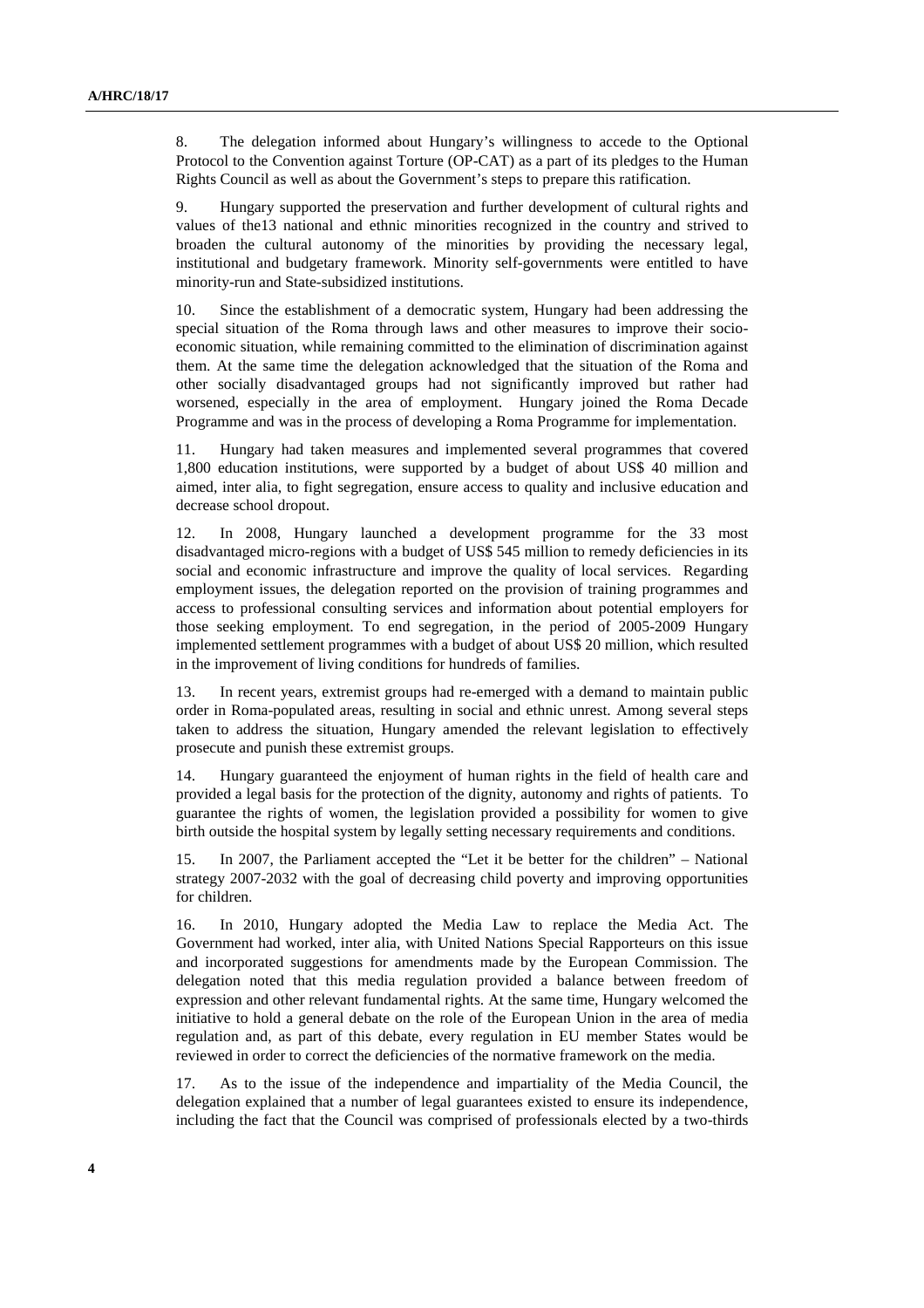majority of the National Assembly, and that Council members were required to have no political party affiliation and were not to accept instructions from anyone.

18. Regarding the questions on hate crimes, the delegation stated that cases of violent acts motivated by racism and xenophobia were punishable by the Criminal Code and racist motivation constituted an aggravating circumstance for several other crimes. Victims of racially motivated crimes were entitled to State assistance.

19. The delegation stated that the domestic legislation on equal treatment and the promotion of equal opportunities defined and prohibited direct discrimination as well as prohibited indirect discrimination. The Constitution and legislation also provided guarantees for equal treatment and several legal remedies in case of discrimination. Furthermore, the Equal Treatment Authority was responsible for the investigation of complaints about discrimination.

20. Any act that might appear as "domestic violence" was already covered by the existing crimes and offences provided for in the Criminal Code. Since such violent acts did not differ, whether committed against a member of the family or against a third person, it was believed that there was no need to have domestic violence defined as a separate crime to avoid duplication in the Code.

21. In response to questions regarding the national human rights institutions the delegation reported that the application process for the accreditation of the office of the Parliamentary Commission by the International Coordinating Committee had started.

22. While reporting on the initiative to adopt a new Criminal Code in 2011, the delegation gave assurances that due attention would be given to ensure that the new Code include a definition of torture in line with the requirements of the Convention against Torture.

23. The delegation reported that detention of a person entering the country illegally was not ordered as a punishment for illegal border-crossing but rather it might be necessary to ensure the implementation of expulsion. The detention should be immediately terminated when the person concerned is granted international protection and the purpose of detention no longer existed. The legality of the detention was ensured by continuous judicial control. Additionally, the person concerned could appeal this decision.

24. In response to questions on the right to health and the preventive health care system, the delegation reported on the age-based screening programme for citizens within the framework of the National Public Health Programme, which included, inter alia, mammography, cytology, and colonoscopy.

25. Regarding the steps to combat torture, the delegation explained that the Criminal Code provided for the crimes of ill-treatment and forced interrogation and it penalized the indirect commission of such crimes. Moreover, an Independent Police Complaints Board, which consisted of independent experts, was established in 2008 to examine alleged violations of fundamental rights by the police.

26. The domestic legislation ensured the principle of non-refoulement and the relevant authorities were required to verify whether the principle of non-refoulement was respected before the implementation of a decision on return. The person concerned was also entitled to request a remedy against the decision on return before a court.

27. As to measures to combat human trafficking, the delegation reported that human trafficking was criminalized and forced labour linked to trafficking was addressed by the legal provisions on human trafficking. Hungary had established excellent cooperation with Switzerland, Italy and Romania and also established a national coordination mechanism to effectively combat human trafficking.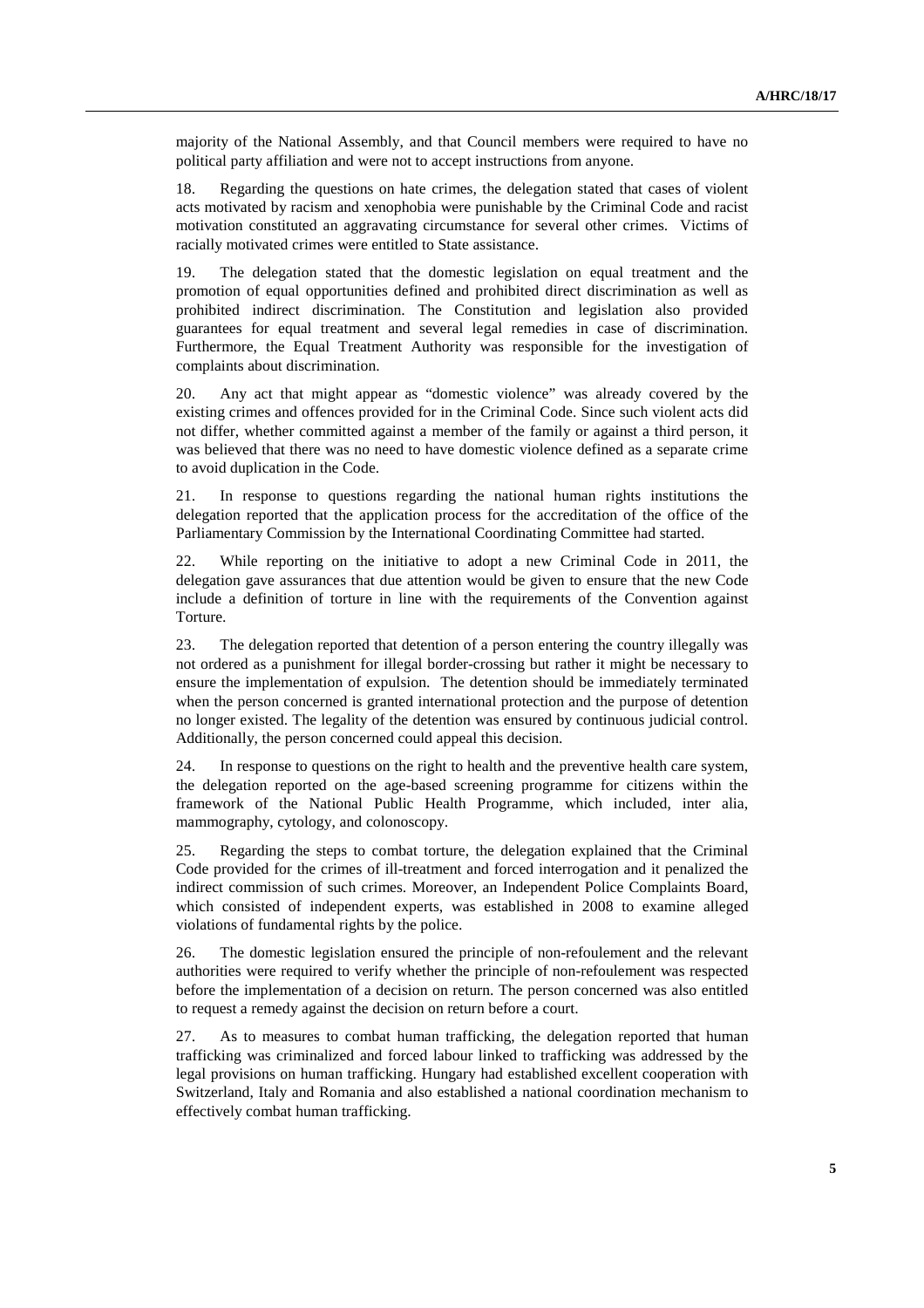28. The delegation reported that the periodic report to the Committee on the Elimination of Racial Discrimination was already prepared and would be submitted soon to that treaty body.

#### **B. Interactive dialogue and responses by the State under review**

29. During the interactive dialogue, 48 delegations made statements. A number of countries recognized Hungary's openness to international scrutiny and its willingness to make further progress on human rights. A number of countries thanked Hungary for preparing a comprehensive national report involving a wide spectrum of Government departments, experts and civil society stakeholders. Recommendations made during the dialogue are to be found in section II of the present report.

30. India noted concerns regarding the persistent discrimination against the Roma people with respect to education, health, employment and housing, and the disproportionately high levels of poverty among them. India inquired about the effectiveness of the Programme for the Decade of Roma Inclusion 2005-15 and any progress achieved in the implementation of the European Roma Strategy. India made a recommendation.

31. France noted that Hungary is party to most core human rights instruments. France observed that the new constitution did not explicitly prohibit the death penalty and discrimination on grounds of sexual orientation and inquired whether legislation protecting against such discrimination was envisaged. France noted that Roma had been victims of racist acts and intimidation by extremists and inquired on measures envisaged to protect them. France made recommendations.

32. Switzerland, observing that victims of racist attacks often belonged to ethnic minorities or vulnerable groups, underlined that recent violence against Roma committed by right-wing militia was unacceptable. Switzerland emphasized the prohibition of all forms of discrimination, the respect for the principle of non-refoulement and for the freedom of expression, thus of the press, to be guaranteed by national legislation. Switzerland made recommendations.

33. Indonesia commended Hungary for its efforts to promote real equality between women and men through the adoption of the National Strategy for the Promotion of Gender Equality -- Guidelines and Goals 2010-2021. Indonesia appreciated Hungary's efforts to combat discrimination and the work undertaken to enact legislation on hate crimes and to protect the interests of Roma. Indonesia made recommendations.

34. The Russian Federation referred to the concerns expressed by the treaty bodies and special procedures about the increase in anti-Semitism, cases of torture by police against national minorities and non-citizens, discrimination and segregation against the Roma. It made recommendations.

35. Ecuador noted broad internal debate and consultation with civil society in the preparation of the national report. It hoped that the implementation of the newly adopted Constitution would be in accordance with Hungary's international obligations. It welcomed the information provided on measures taken for social and economic inclusion of the Roma population. It noted that these measures could constitute an important step for the improvement of the human rights situation of this minority. It made recommendations.

36. Algeria welcomed the Budapest Human Rights Forum, efforts to protect women and children, integrate minorities and for equality of treatment and opportunity. It sought information on the recent media law and the right to health. Algeria noted concerns about International Covenant on Economic, Social and Cultural Rights provisions not being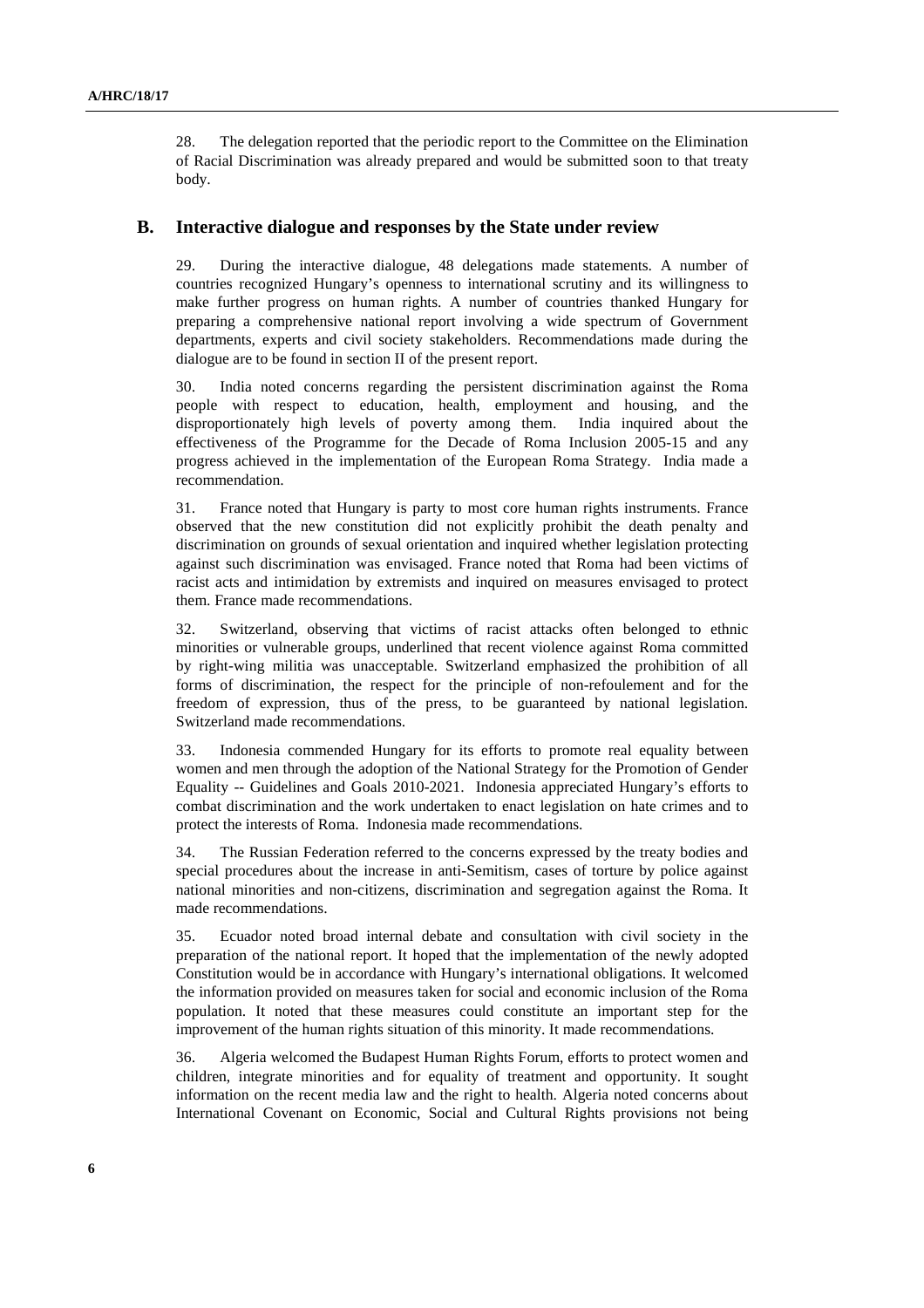directly applicable in court, disabled rights and insufficient resources and mandate insecurity of the Equality of Treatment Authority and the national mechanism for the protection of women. Algeria made recommendations.

37. Slovenia appreciated the level of constitutional and legal provision for the protection of national minorities; however their actual implementation could be improved. Slovenia was concerned over Hungary's seemingly inconsistent internal and external minority policy and over decreasing financial support to bilingual schools and national minority institutions in Hungary. It made recommendations.

38. Pakistan noted the approval of the new Constitution and inquired how Hungary intended to build national consensus on it. While acknowledging the important role played by the Equal Treatment Authority in addressing grievances of discrimination, Pakistan noted with grave concern that Roma people were discriminated against and, at times, segregated in schools, housing, public places and health-care services. Pakistan made recommendations.

39. Poland commended Hungary for the creation of the Foundation for the International Prevention of Genocide and Mass Atrocities. Poland appreciated Hungary's commitment to cooperate with the special procedures and OHCHR. It welcomed the information that Hungary would accede to OP-CAT. Poland encouraged Hungary to address the problems of refugees and foreigners by creating conditions for their integration into society. Poland made recommendations.

40. The Islamic Republic of Iran expressed concern at the situation of minorities, especially the Roma, particularly its women and girls, the profiling of Roma by the police, excessive use of force and ill-treatment by law enforcement officials, the disproportionate number of Roma children in the juvenile justice system, persistent reports of trafficking of women and girls, the number of child victims of family violence and sexual abuse and the lack of adequate prevention and reintegration measures. It made recommendations.

41. The Czech Republic welcomed Hungary's commitments to the Human Rights Council. It remained concerned about the prolonged periods of administrative detention of asylum-seekers. It was concerned about recent attacks against the Roma population and supported the Government in taking necessary measures to ensure that all cases of racially motivated violence are effectively investigated and perpetrators prosecuted and punished. It made recommendations.

42. Honduras recognized Hungary's efforts for human rights, in particular the "Budapest Human Rights Forum" which has achieved concrete results such as the Foundation for the International Prevention of Genocide and Mass Atrocities. It was concerned over gender violence and the lack of legislation prohibiting domestic violence and marital rape. It was also concerned over human trafficking. It made recommendations.

43. China commended Hungary's efforts to promote gender equality and to protect the rights of vulnerable groups such as women, children and persons with disabilities. China noted that the Roma still faced some degree of discrimination in areas such as employment, housing and education and wished to know about the measures planned to continue improving the living conditions for the Roma.

44. Greece referred to Hungary's founding of the Foundation for the International Prevention of Genocide and Mass Atrocities and holding of the annual Budapest Human Rights Forum. Greece inquired about measures intended to tackle issues relating to access to education of Roma children, inequalities faced by women and combating hate speech and discrimination. Greece made recommendations.

45. Slovakia asked whether Hungary planned, in implementing article D of the new Constitution, to be guided by the relevant international law, stipulating that it was the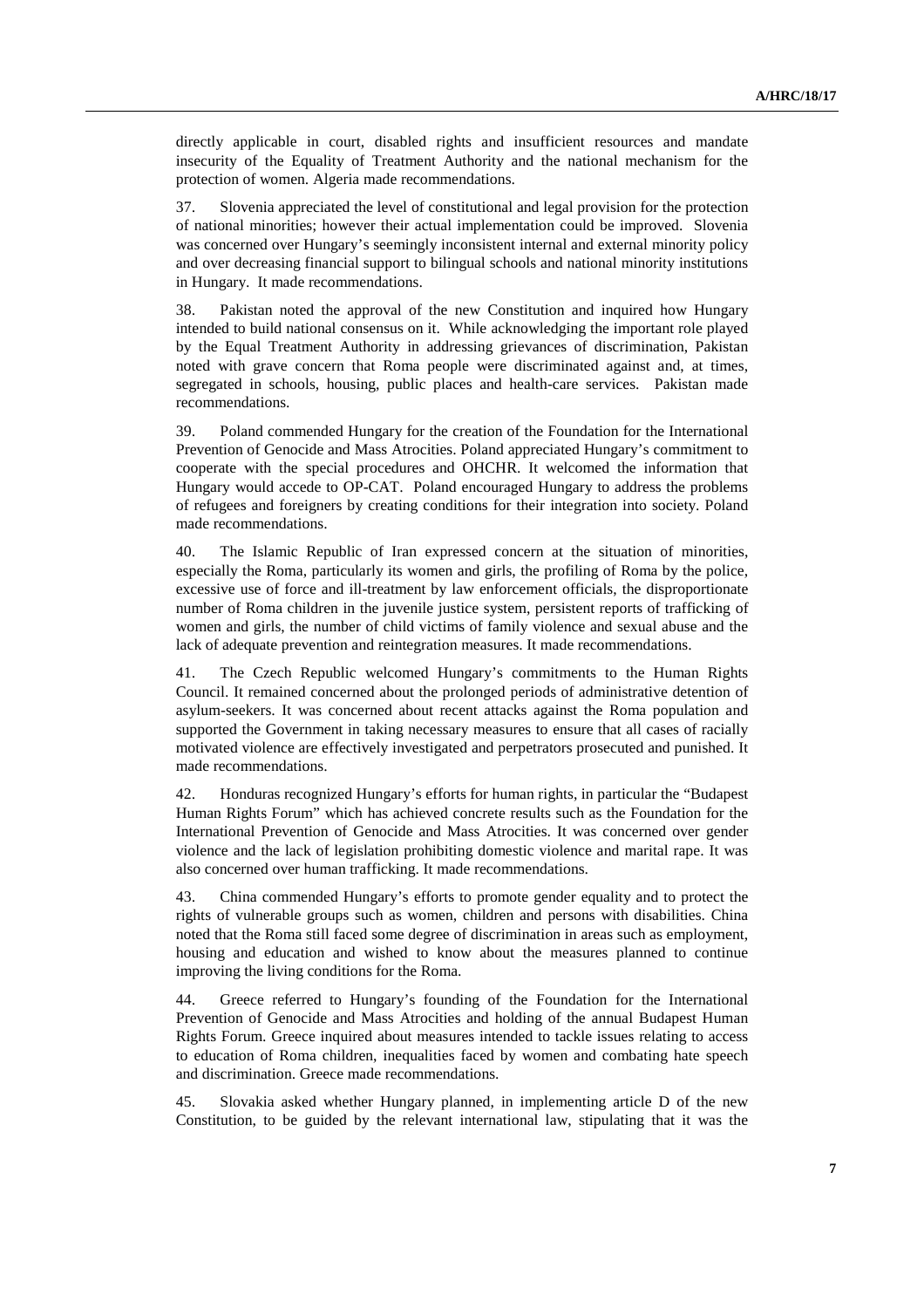responsibility of the State where a national minority resided to support and protect that national minority. Slovakia also asked whether Hungary was going to take on board a necessity of a genuine link between the State concerned and an individual to be granted its citizenship with regards to the new Hungarian citizenship legislation.

46. Azerbaijan noted that the Foundation for the International Prevention of Genocide and Mass Atrocities will complement early warning and action efforts of international entities and requested further information on this subject. Azerbaijan commended the adoption of a national strategy for the promotion of gender equality. Azerbaijan made recommendations.

47. Brazil noted that despite efforts to integrate the Roma, it was reported that discrimination, exclusion and anti-Roma prejudice remained a major concern. Brazil noted that the situation of asylum-seekers and irregular migrants deserved to be addressed as a matter of priority. Brazil referred to concerns expressed regarding the new Constitution and media legislation and asked if the Government was considering revising the media legislation in the light of those concerns. Brazil made recommendations.

48. The Republic of Moldova commended Hungary's standing invitation for special procedures, its continuous voluntary contributions to OHCHR, the holding of several Budapest Human Rights Forums, the National Strategy for the Promotion of Gender Equality and progress in combating trafficking in human beings, including children. It made recommendations.

49. Austria welcomed the steps taken to address the issues facing the Roma minority at the national and the EU levels during the Hungarian Presidency. It noted that anti-Roma prejudices were openly voiced by a party represented in Parliament. Austria asked about the additional steps planned by the Government to improve the situation of the Roma, including on issues related to detention. It shared some of the concerns about the recently enacted media laws. Austria made recommendations.

50. Thailand commended Hungary's strong commitment to human rights and welcomed its establishment of the Foundation for the International Prevention of Genocide and Mass Atrocities. Thailand noted Hungary's serious efforts to deal with specific challenges and its national and regional initiatives for the Roma. Thailand made recommendations.

51. Uzbekistan noted the adoption of specific laws and administrative measures to promote and protect human rights. It referred to the concerns expressed by treaty bodies about cases of torture by law enforcement officials in penitentiary institutions and the low number of investigations and convictions in this connection; torture against members of national minorities in detention, and the use of corporal punishment in schools. Uzbekistan made recommendations.

52. Finland noted the financial incentives provided to local authorities to assist in the desegregation of schools, yet Roma children were still placed unnecessarily in special schools for children with mental disabilities or in separate substandard classes within schools. Finland noted a lack of specific legislation proscribing domestic violence and spousal rape and reports of gender-based violence against women and spousal rape without legal consequences. Finland made recommendations.

53. The Republic of Korea recognized Hungary's efforts in the promotion of human rights and democracy such as the holding of the annual Budapest Human Rights Forum and the recent establishment of the Foundation for the International Prevention of Genocide and Mass Atrocities. It encouraged Hungary to further bring its national system in conformity with international standards. It made recommendations.

54. Australia encouraged Hungary to establish a national human rights institution in full accordance with the Paris Principles. It also encouraged Hungary to ensure full conformity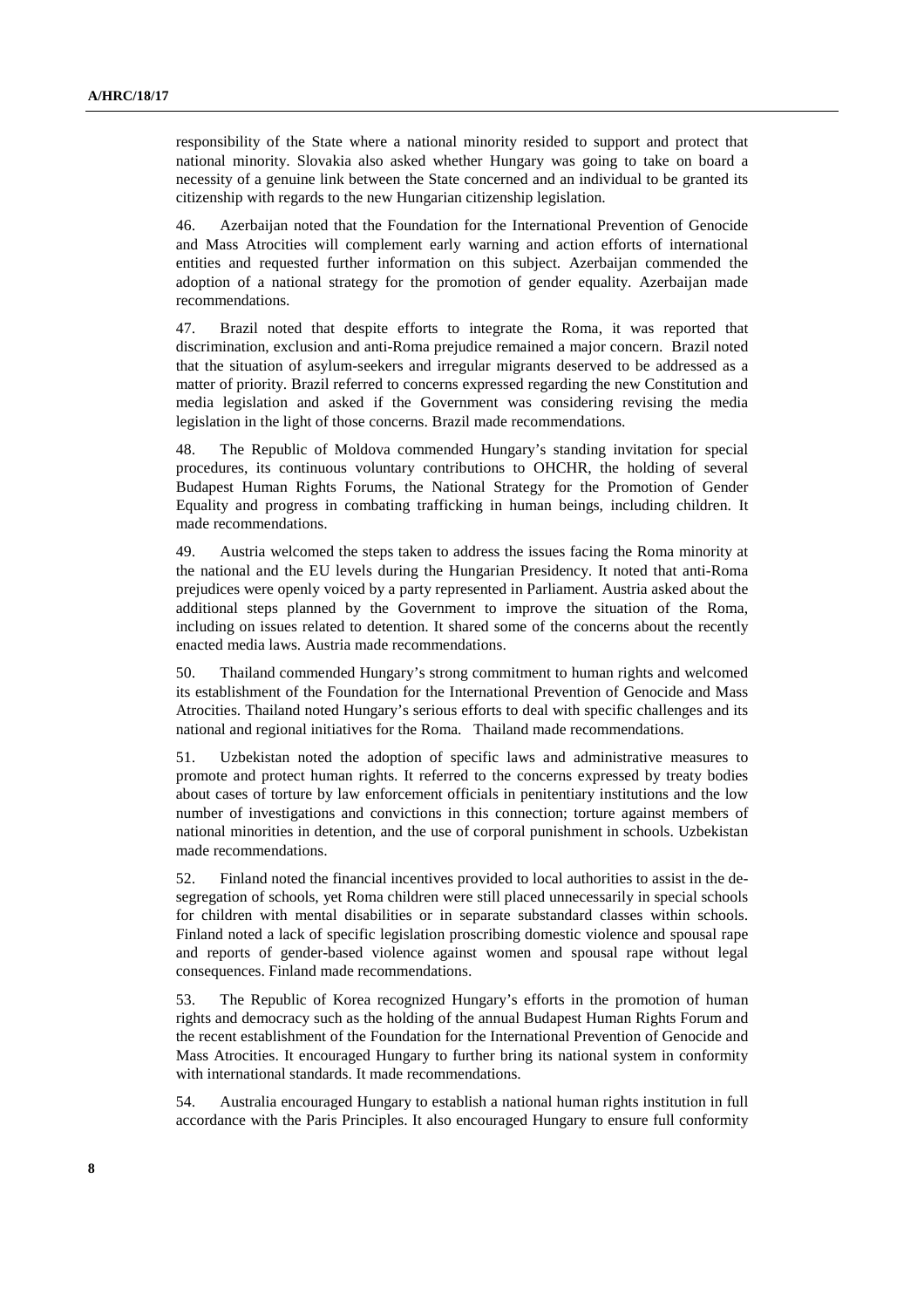of the new media law with its international human rights obligations. Australia was concerned that the Romani had been subject to racially motivated violence and still faced discrimination. It encouraged Hungary to continue promoting the inclusion of the Romani people. Australia made recommendations.

55. Egypt noted the establishment of the Foundation for the International Prevention of Genocide and Mass Atrocities and looked forward to its effective functioning and contribution to prevention efforts. Egypt wished to be apprised of steps taken to implement the National Strategy for the Promotion of Gender Equality and referred to concerns raised over the lack of data and reports of trafficking of women and girls for the purposes of sexual exploitation and domestic servitude. Egypt made recommendations.

56. Belarus noted with satisfaction that Hungary was party to the majority of the core international human rights treaties. At the same time, it noted a need for Hungary to improve its reporting to the treaty bodies and to show more active involvement in the preparation of thematic reports of the special procedures. While noting the decrease in cases of human trafficking in the national report, Belarus asked about ongoing strategies that Hungary implemented to combat human trafficking. It made recommendations.

57. Norway recognized Hungary's efforts to improve the situation of the Roma minority but remained concerned about the persistence of xenophobic attitudes and increased hate crimes against the Roma community. Norway took note of concerns raised about the new Constitution's compatibility with Hungary's human rights obligations. On Hungary's new media legislation, Norway was concerned about possible restrictions in the freedom of the press by mandatory content requirements and "public morality" standards. Norway made recommendations.

58. Italy wished to obtain more information on the provisions aimed at guaranteeing the impartiality of the Media Council, on the competences of the Constitutional Court, on the retroactive implementation of some laws in connection to the protection of workers' acquired rights, and on the activities of the Foundation for the International Prevention of Genocide and Mass Atrocities in narrowing the gap between "early warning" and "swift action".

59. Germany paid tribute to the historic role that Hungary played in 1989. Germany asked about the Government's plans to seek international expertise regarding the new Constitution, as advised by the Secretary-General, and the reasons for the new Constitution limiting the competences of the Constitutional Court. Germany referred to the Special Rapporteur on freedom of expression's view that the new media law still contained elements incompatible with international human rights standards and it asked about the measures planned or taken to present a national action plan to overcome those inconsistencies. Germany made a recommendation.

60. Uruguay recognized the adoption of new legislation on national minorities and discrimination and the national strategy for the promotion of gender equality 2010-2021. It highlighted challenges such as the strengthening of the judiciary. It highlighted the system of allowances and benefits, particularly for the most needy pre-school children, but noted schools' continued use of corporal punishment. It noted that Hungary was the first to ratify the Convention on the Rights of Persons with Disabilities. Uruguay made recommendations.

61. The Netherlands noted that Hungary amended its new Media Law at the request of the European Commission and that further suggestions for improving the law were made by the United Nations Special Rapporteur on the right to freedom of opinion and expression as well as the Council of Europe and OSCE. Netherlands noted continued reports of genderbased violence, the lack of specific legislation prohibiting marital rape and the absence of a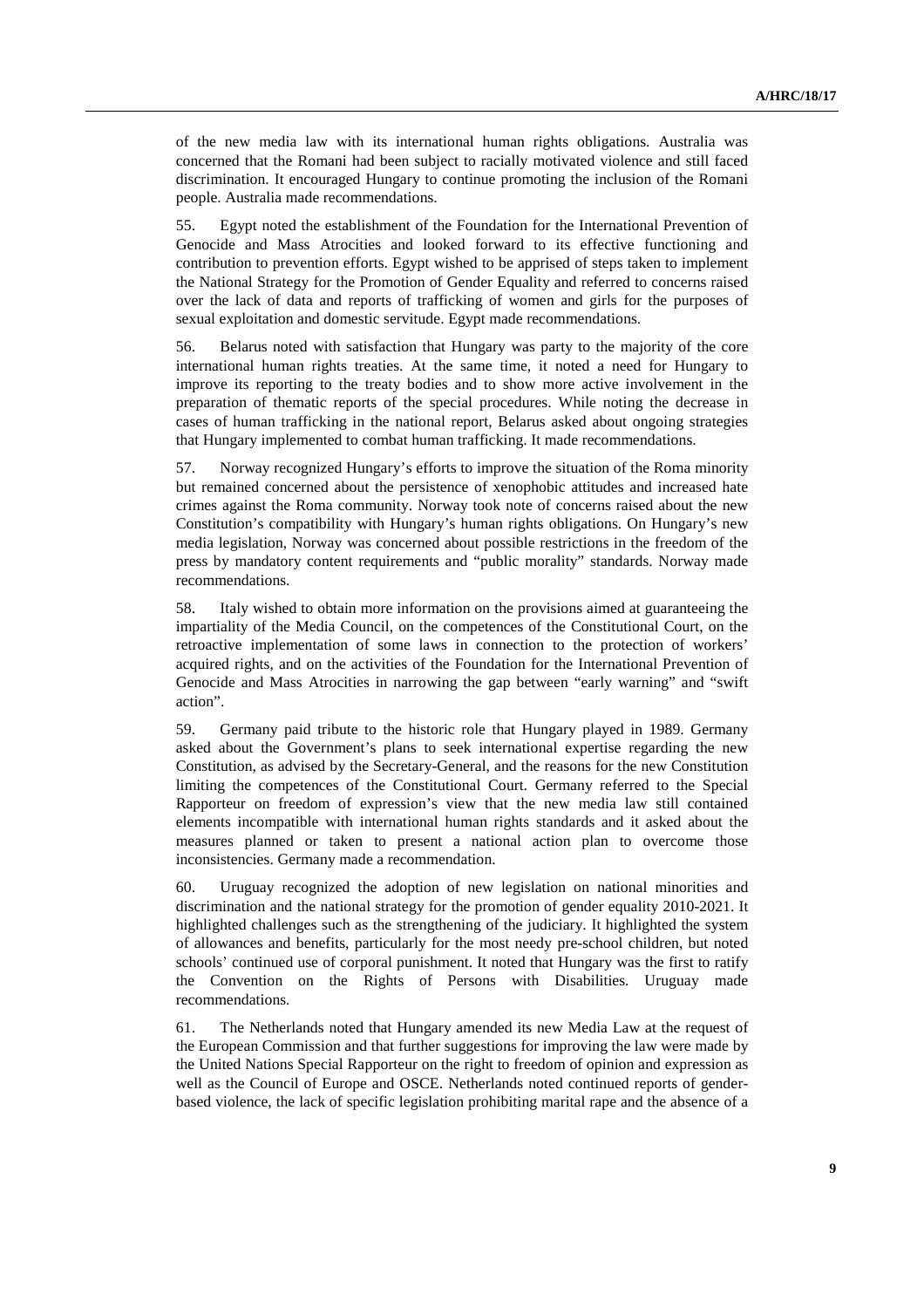definition of discrimination against women, in line with the Convention on the Elimination of All Forms of Discrimination against Women. It made recommendations.

62. Canada congratulated Hungary for its human rights initiatives at the national and international levels, including the establishment of the Foundation for the International Prevention of Genocide and Mass Atrocities. Canada referred to measures aimed at prohibiting the negation of the Holocaust, protecting minorities and preventing hate crimes, while protecting freedom of expression. Canada welcomed Hungary's promotion of a European Union policy for Roma integration. Canada remained concerned at the varying education results between different communities and asked about the criteria for drawing up the national strategy for the integration of the Roma and progress expected over the next four years. Canada made recommendations.

63. The United States of America encouraged Hungary to continue its support for democratic principles and institutions. It expressed concern at continuing harsh conditions for Roma across the country and encouraged Hungary to continue engaging directly with local NGOs and civil society leaders to address persisting challenges. It also noted inequities in the treatment of women and discrimination and violence against persons on the basis of sexual orientation or gender identity. It further noted the recent passage of media laws and expressed concern over strict regulation and limitations on freedom of expression. The United States made recommendations.

64. Belgium commended the annual Budapest Human Rights Forum and Hungary's National Strategy for the Promotion of Gender Equality. Concerned at patriarchal attitudes and prevailing stereotypes regarding women, Belgium inquired about measures to reduce gender disparity and ensure that domestic violence is prosecuted. It also inquired about envisaged amendments to the Media Law or measures to strengthen independence of media. Belgium noted concerns of discrimination against LGBT. Belgium made a recommendation.

65. Mexico acknowledged Hungary's efforts to develop its legislative and institutional structure to protect and promote human rights and hoped that the new Constitution will contribute to those efforts. It inquired about civil and penal measures taken to prevent and eliminate discrimination, particularly against minorities and persons with disabilities. Mexico commended the fact that undocumented migration is not criminalized. It made recommendations.

66. Palestine referred to the third annual conference of the Budapest Human Rights Forum and the setting up of the Foundation for the International Prevention of Genocide and Mass Atrocities. Palestine noted the adoption of a National Strategy for the Promotion of Gender Equality for 2010-2021. Palestine encouraged Hungary to set up a strategy for the full integration of refugees and foreigners for their early and better integration in society. Palestine made recommendations.

67. Spain recognized Hungary's efforts to promote and protect Roma human rights through the Roma Decade 2005-2015. It took note of Hungary's announcement to ratify OP-CAT. Spain made recommendations.

68. Denmark noted the several steps taken by Hungary to tackle problems related to discrimination of the Roma minority but was concerned that Roma remained the most deprived group with respect to education, employment, health and housing. While encouraged by the Government's commitment to find solutions to the problem of overcrowding in the country's prisons, Denmark noted inter alia a worrying level of violence among young inmates. Denmark noted that for Denmark made recommendations.

69. Sweden noted steps taken and requested additional examples of how Hungary prevents and combats discrimination, especially racially motivated crimes against Roma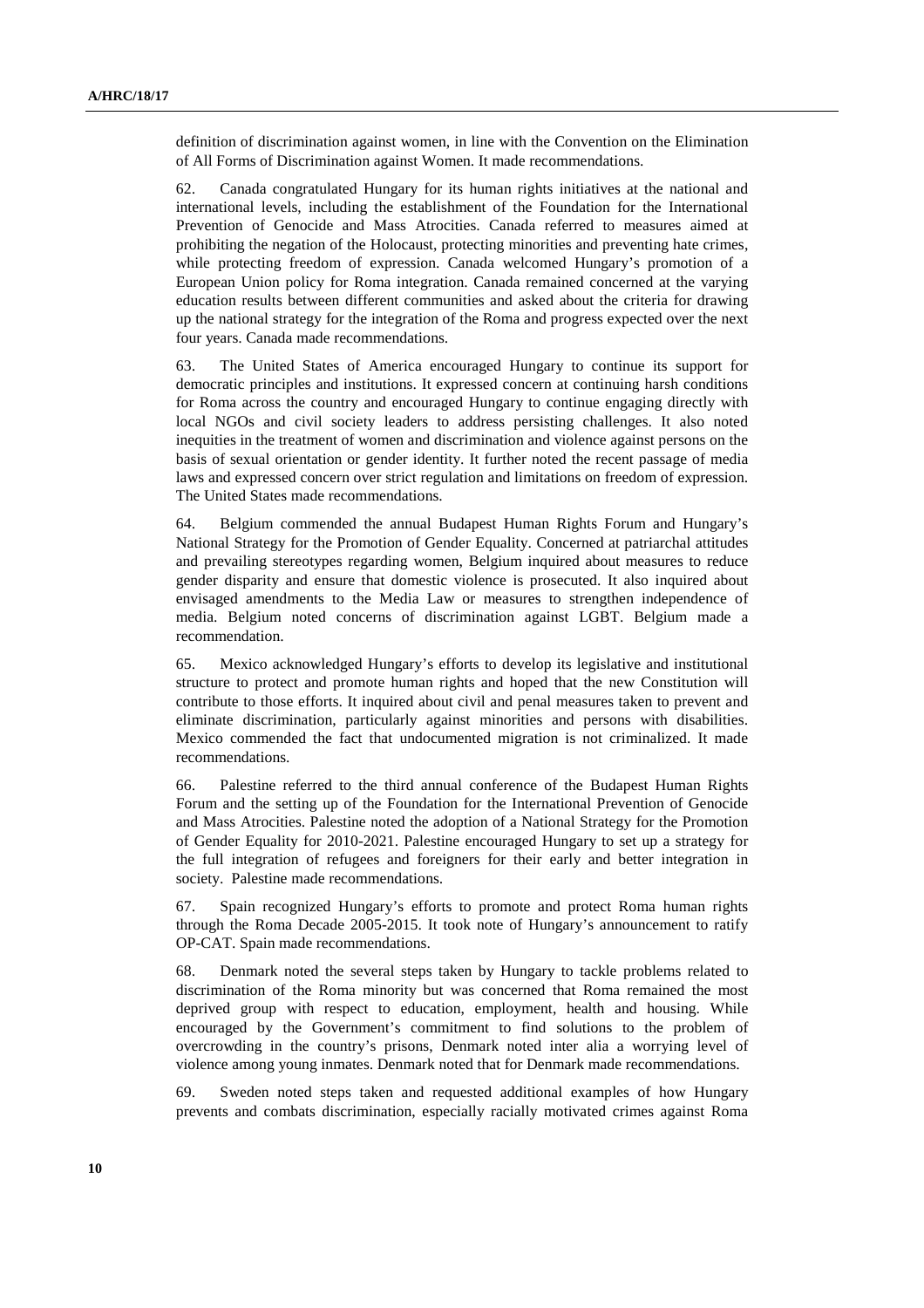people. Sweden welcomed support to victims of domestic violence as the problem was reportedly serious. Sweden expressed concern about sections in the newly adopted Constitution and encouraged the Government to consider any recommendations in this regard expected from the Council of Europe and the Venice Commission. It made recommendations.

70. Chile noted Hungary's human rights commitment as reflected in the ratification of many international instruments; the adoption of laws against discrimination and for gender equality; integration measures for the Roma community, and promotion of socio- economic and cultural rights for disadvantaged groups. It highlighted the National Strategy to Promote Gender Equality and urged its continued implementation. Chile made recommendations.

71. The Holy See noted references to the Christian roots of the nation in the newly adopted Constitution and its provisions with regard to the embryo protection and recognition of marriage as a union between a man and a woman. The Holy See made a recommendation.

72. Argentina sought information on measures adopted to uphold fundamental rights and international standards as part of asylum and refugee procedures and on legislative provisions to prevent marital rape, domestic violence and sexual harassment. Argentina asked about the most recent actions taken under the strategy to promote gender equality 2010-2021 and results achieved. Argentina inquired about measures for ensuring the full enjoyment of rights for the Roma population. Argentina made recommendations

73. Afghanistan referred to steps taken to promote and protect human rights through recent legislative measures and the work of the Parliamentary Commission for Civil Rights and the Equal Treatment Authority. Afghanistan shared Hungary's view on the need to continue efforts to alleviate the disadvantages faced by the Roma community. It supported Hungary's prioritization of the possible adoption of an EU Roma Strategy. Afghanistan made recommendations.

74. The United Kingdom of Great Britain and Northern Ireland welcomed Hungary's establishment of, inter alia, the Foundation for the International Prevention of Genocide and Mass Atrocities. It asked what prior consideration was given to ensuring that elements of the Constitution, such as voting rights for persons under guardianship, did not run contrary to Hungary's international human rights obligations. It asked about racist motivation constituting an aggravating circumstance for all ordinary criminal offences. Referring to the new Media Law, it asked how independence of the Media Authority and the Media Council was guaranteed. It made recommendations.

75. Guatemala referred to Hungary's human rights institutional framework and recognized the importance of providing them with sufficient resources and independence to carry out their work. Guatemala sought information on the status of implementation of different treaty bodies' recommendations especially on gender equality, violence against women and the rehabilitation of women and girl victims of trafficking. Guatemala expressed interest in the social and inclusion programmes for the Roma community and encouraged Hungary to continue to ensure the full enjoyment of human rights for minorities. It made a recommendation.

76. Bangladesh appreciated the adoption of the Decade for Roma Inclusion and the Constitutional provision on the prohibition of discrimination against women. Bangladesh did not believe that removing a child from his or her own family for financial reasons contributed positively to a child's well-being. Bangladesh shared treaty bodies' concerns at the persistent discrimination and exclusion faced by Roma and women's underrepresentation in political and public life. It made recommendations.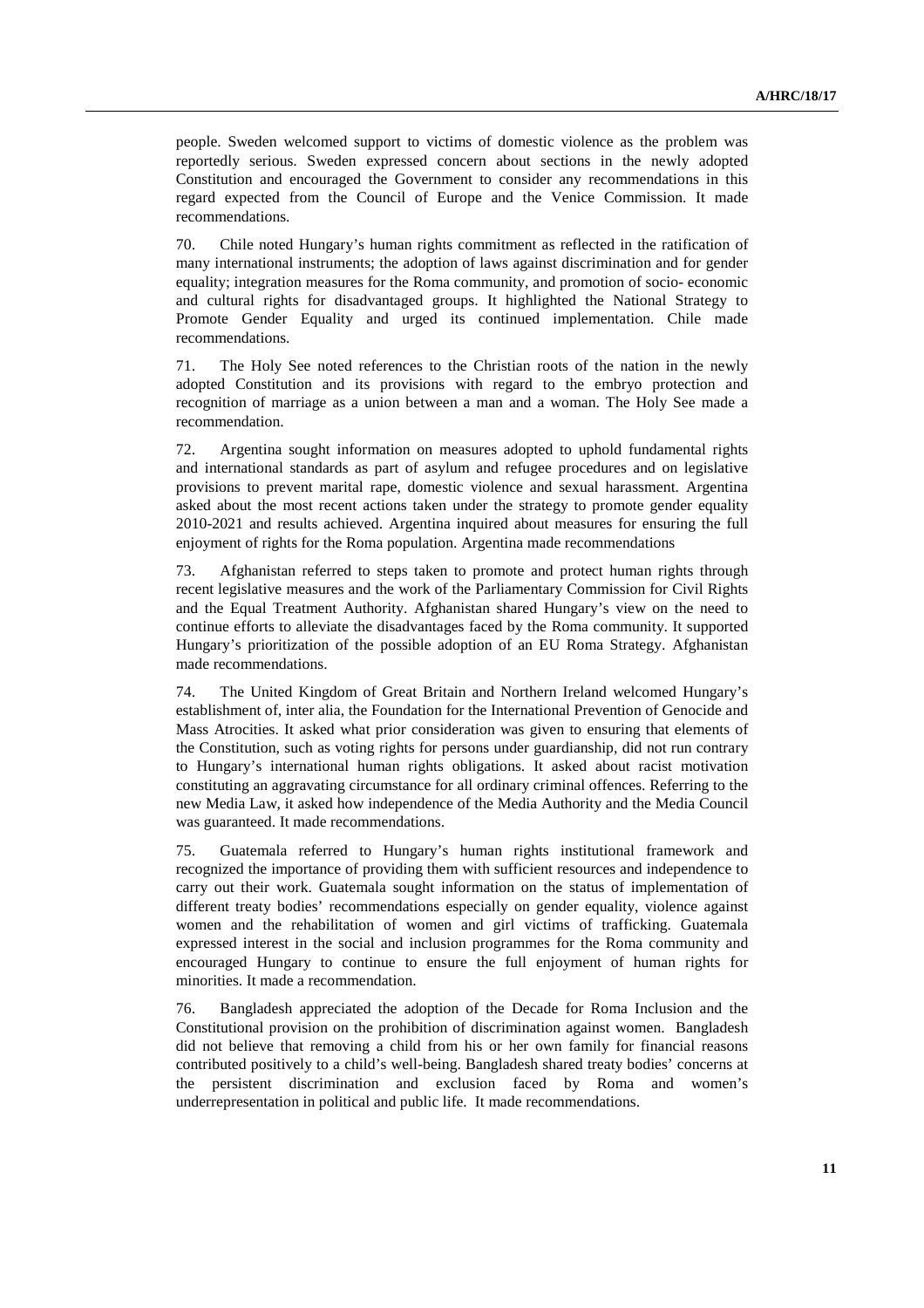77. Morocco noted efforts to integrate migrants into society and sought information on measures protecting their identity and maintaining links with their countries of origin. Morocco acknowledged human rights education and awareness-raising activities and the creation of the Budapest Human Rights Forum. It welcomed the prioritization of Roma rights in the context of Hungary's European Union Presidency, the Programme for the Decade of Roma Inclusion, the new Roma education policy, and actions for victims of domestic violence. Morocco made recommendations.

78. The delegation reported on existing constitutional provisions to guarantee the conformity of the implementation of the new Constitution with international human rights obligations. Additionally, the Constitutional Court was mandated to examine and compare domestic legislation with international agreements for the identification of possible conflicts.

79. While the new Constitution contained a non-exhaustive list of grounds for discrimination, the case-law of the Constitutional Court prohibited discrimination based on sexual orientation.

80. With regard to the right to life, the delegation referred to the Constitutional provision that guaranteed the right to life and human dignity to everyone and separately stipulated that embryonic and fetal life should be subject to protection from the moment of conception. Having in mind that the current legal practice of the Constitutional Court had been in line with these provisions, there was no need for passing tougher legislation on abortion.

81. As regards the right to vote of persons with mental disability, the new Constitution contained positive provisions in line with Hungary's international obligations.

82. The independence of the Equal Treatment Authority was guaranteed by, inter alia, its financial autonomy and the fact that its decisions could only be contested in court.

83. Having in mind that the legislation contained relevant provisions for the protection against enforced disappearances, Hungary will examine the possibility of ratifying the International Convention on Enforced Disappearances.

84. The minor and temporary limitations of the competence of the Constitutional Court were caused by the economic situation, which was claimed to have no serious impact on the ability of the Constitutional Court to review and decide upon cases brought before it. Furthermore, with the new constitutional right of an individual to appeal to the Constitutional Court, its oversight function had been strengthened.

85. Under the new Constitution, the Ombudsman will have a deputy responsible for the issue of future generations, including environmental protection.

86. The delegation reaffirmed the readiness of Hungary to cooperate with international organizations that expressed concerns about the new media legislation. Furthermore, Hungary will closely monitor the implementation of the legislation in practice, in particular those aspects which were highlighted by the experts of UN, OSCE and the Council of Europe.

87. Hungary launched a comprehensive programme to address violence in schools. In 2009, the ombudsman on educational rights conducted a comprehensive survey regarding violence in school.

88. The legislation prohibited discrimination and segregation in the education sector in line with relevant UNESCO conventions. There were also several court decisions against administrative decisions causing segregation, including against the Roma pupils.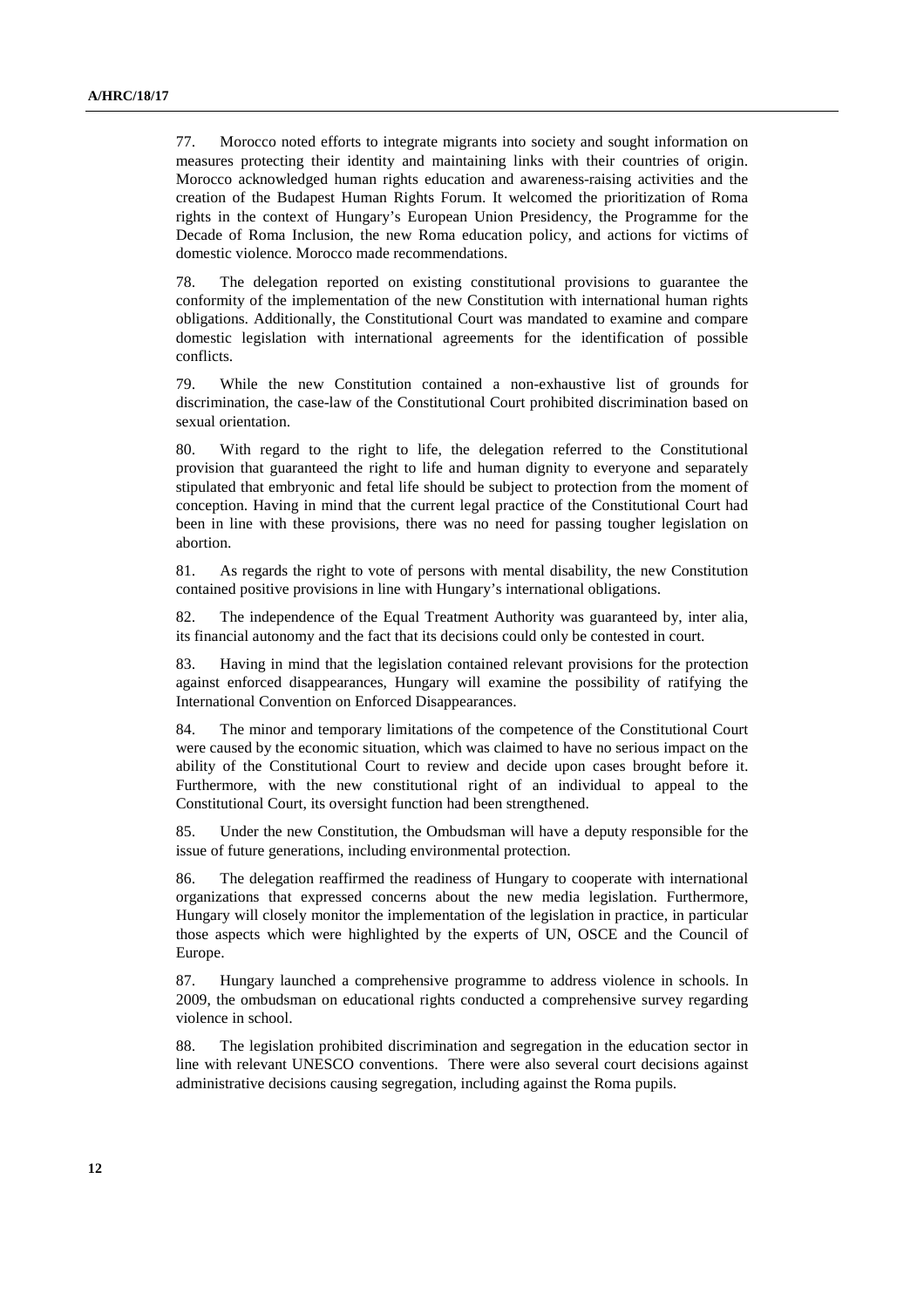89. Children with multiple disadvantages, including those from the Roma community, received financial assistance for pre-school to higher education. The delegation reported on the Government's plan to sign an agreement with the National Roma Self-Government in May 2011 to take a commitment for the creation of new jobs, the increase in access to secondary schools and the provision of scholarships for higher education to the Roma population in the coming four years.

90. The new Constitution contained provisions guaranteeing gender equality and the relevant legislation prohibited the discrimination against women both in the public and the private sectors. The national strategy to enhance equality of women and men aimed, inter alia, to eliminate wage gaps between men and women.

91. A normative integration strategy provided the main conditions for granting refugee status and the measures to facilitate their integration into society.

92. Regarding overcrowded prisons, the delegation informed about the target set by the Government to reduce by 39 per cent the occupancy of prisons.

93. In conclusion, the delegation assured the readiness of Hungary for continuous engagement with civil society and international organizations in the implementation of accepted recommendations made during the universal periodic review and the further improvement of the human rights situation.

## **II. Conclusions and/or recommendations**

94. **The recommendations formulated during the interactive dialogue and listed below have been examined by Hungary and enjoy the support of Hungary:**

- 94.1. **Continue the process of ratifying OP-CAT (Czech Republic);**
- 94.2. **Consider ratifying OP-CAT (Brazil);**
- 94.3. **Ratify OP-CAT (Afghanistan);**

94.4. **Proceed with the ratification of the Optional Protocol to the Convention against Torture and Other Cruel, Inhuman or Degrading Treatment or Punishment without delay (Denmark);**

94.5. **Sign and ratify OP-CAT and CED and declare to accept the competence of the Committee against Enforced Disappearances provided for in articles 31 and 32 of the Convention (France);**

94.6. **Study the possibility of becoming a party to the Convention for the Protection of All Persons from Enforced Disappearance (Argentina);**

94.7. **Sign and ratify the International Convention for the Protection of All Persons from Enforced Disappearance (Spain);**

94.8. **Continue to revise the criminal law to bring it fully in line with relevant international and regional obligations and in particular to ensure the protection of national, ethnic, religious or linguistic minorities (Switzerland);**

94.9. **Engage with the United Nations, the Organization for Security and Cooperation in Europe and the Council of Europe to ensure that their concerns about the media law are accommodated (Netherlands);**

94.10. **Strengthen its current laws and continue robust implementation of the Equal Treatment Law to ensure equality for women, including with regard to employment and educational opportunities, as well as ensuring access to the**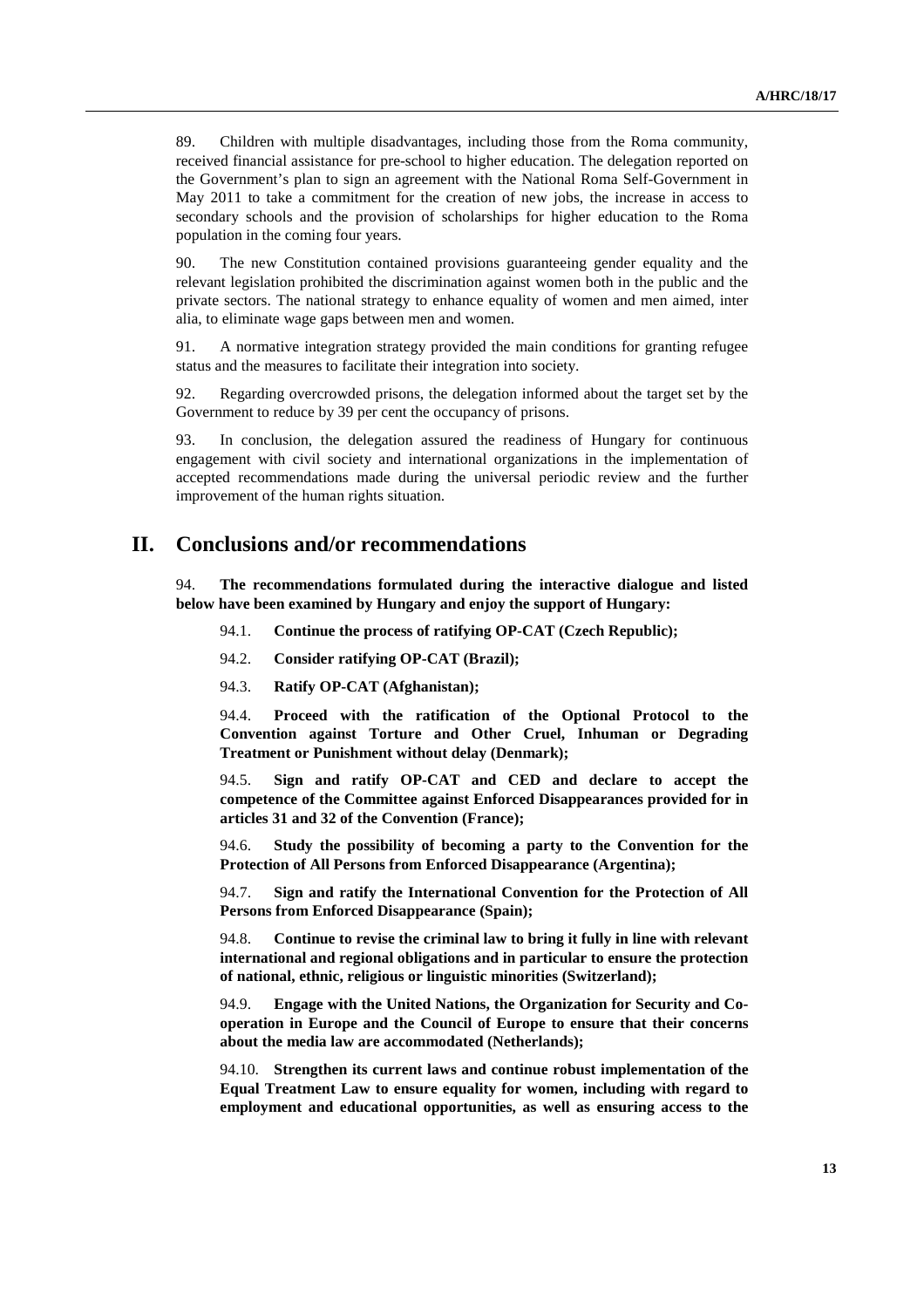**judicial system to address domestic violence, rape and sexual harassment (United States of America);**

94.11. **Consider adopting a comprehensive gender equality law that encompasses a definition of discrimination against women in accordance with the CEDAW and prohibits domestic violence and spousal rape (Brazil);**

94.12. **Ensure that the cardinal laws, resulting from the new Fundamental Law, do not contain provisions that discriminate against people with disabilities, women and LGBT people (United Kingdom of Great Britain and Northern Ireland);**

94.13. **Strengthen hate crimes laws to protect against violence motivated by gender identity, sexual orientation and intolerance, and implement public awareness campaigns to include law enforcement officials and to combat intolerance (United States of America);**

94.14. **Adopt legislation that prohibits domestic violence and marital rape (Netherlands);**

94.15. **Ensure that legislation introduced giving effect to the new Constitution complies with Hungary's international human rights obligations (Australia);**

94.16. **Take steps to ensure that the constitutional changes concerning minority rights will not entail lowered guarantees compared to the current legal framework (Norway);**

94.17. **Consider establishing at the earliest a national human rights institution in full compliance with the Paris Principles (India);**

94.18. **Consider the possibility of establishing a national human rights institution in conformity with international standards (Algeria);**

94.19. **Consider establishing a national human rights institution in accordance with the Paris Principles (Republic of Moldova);**

94.20. **Consider the possibility of establishing a national human rights institution in conformity with the Paris Principles (Chile);**

94.21. **Establish an independent national human rights institution in accordance with the Paris Principles (Russian Federation);**

94.22. **Establish a national human rights institution in conformity with the Paris Principles (Ecuador);**

94.23. **Establish a national human rights institution in conformity with the Paris Principles (Argentina);**

94.24. **Establish the national human rights institution in accordance with the Paris Principles (Poland);**

94.25. **Establish a national human rights institution that is fully compliant with the Paris Principles (Australia);**

94.26. **Take all necessary measures to establish a national human rights institution according to the Paris Principles (Czech Republic);**

94.27. **Develop its national human rights institution to fully adapt it to the Paris Principles, with a legal mandate which is clear and as broad as possible, and with sufficient financial resources (Spain);**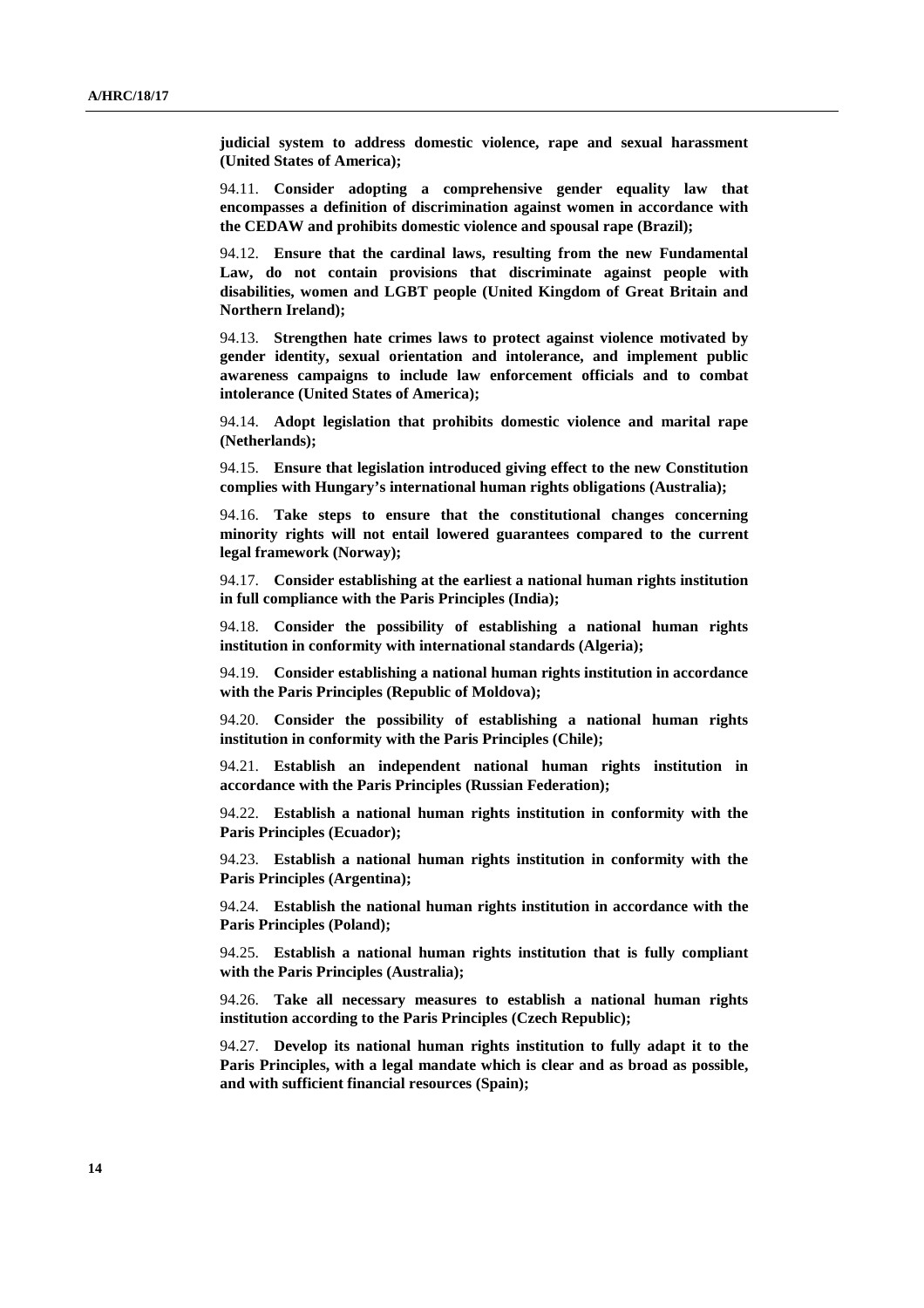94.28. **Examine the possibility of initiating an assessment of all existing mechanisms for the promotion and protection of human rights with a view to strengthening them as needed (Algeria);**

94.29. **Establish as soon as possible a plan of action to prevent racist attacks, so that members of vulnerable groups, including Roma, can live in safety and dignity (Switzerland);**

94.30. **Introduce the necessary measures to ensure full respect for the rights of persons with disabilities and women, as well as persons with a different sexual orientation (Switzerland);**

94.31. **Establish and implement a comprehensive integration strategy for an early-stage integration of migrants, refugees and asylum-seekers (Poland);**

94.32. **Take steps for further promotion and protection of the human rights in the country (Azerbaijan);**

94.33. **Continue to engage civil society in the process of implementation of UPR recommendations (Poland);**

94.34. **Issue a standing invitation to human rights special procedures (Palestine);**

94.35. **Continuity of the standing invitation for mandate holders of human rights special procedures (Afghanistan);**

94.36. **Eliminate the backlog of reports to the human rights treaty bodies and the responses to thematic questionnaires of HRC special procedures (Russian Federation);**

94.37. **Continue to closely consult with civil society in implementing the recommendations made during the UPR (Austria);**

94.38. **Eliminate discrimination against women (Bangladesh);**

94.39. **Implement the necessary measures to guarantee gender equality in law and in practice in conformity with international human rights standards (Ecuador);**

94.40. **Adopt measures to combat discrimination and promote equal economic and social opportunities for disadvantaged and marginalized individuals and groups (Islamic Republic of Iran);**

94.41. **Intensify efforts to combat all forms of discrimination to make effective the equality of opportunities and treatment among all inhabitants in its territory, with particular care and attention to women and children who are in the situation of more vulnerability, such as those who belong to the Roma people (Argentina);**

94.42. **Take steps to bring about a change in attitudes with a view to eliminating deep-rooted stereotypes regarding the roles and responsibilities of women and men in the family and in society, which are reflected in women's educational choice, their situation in the labour market and their underrepresentation in political and public life and decision making positions (Republic of Moldova);**

94.43. **Ensure the collection of necessary statistical data disaggregated by ethnicity and gender in order to measure, monitor, and remedy ethnic discrimination as proposed by the independent expert on minority issues (Russian Federation);**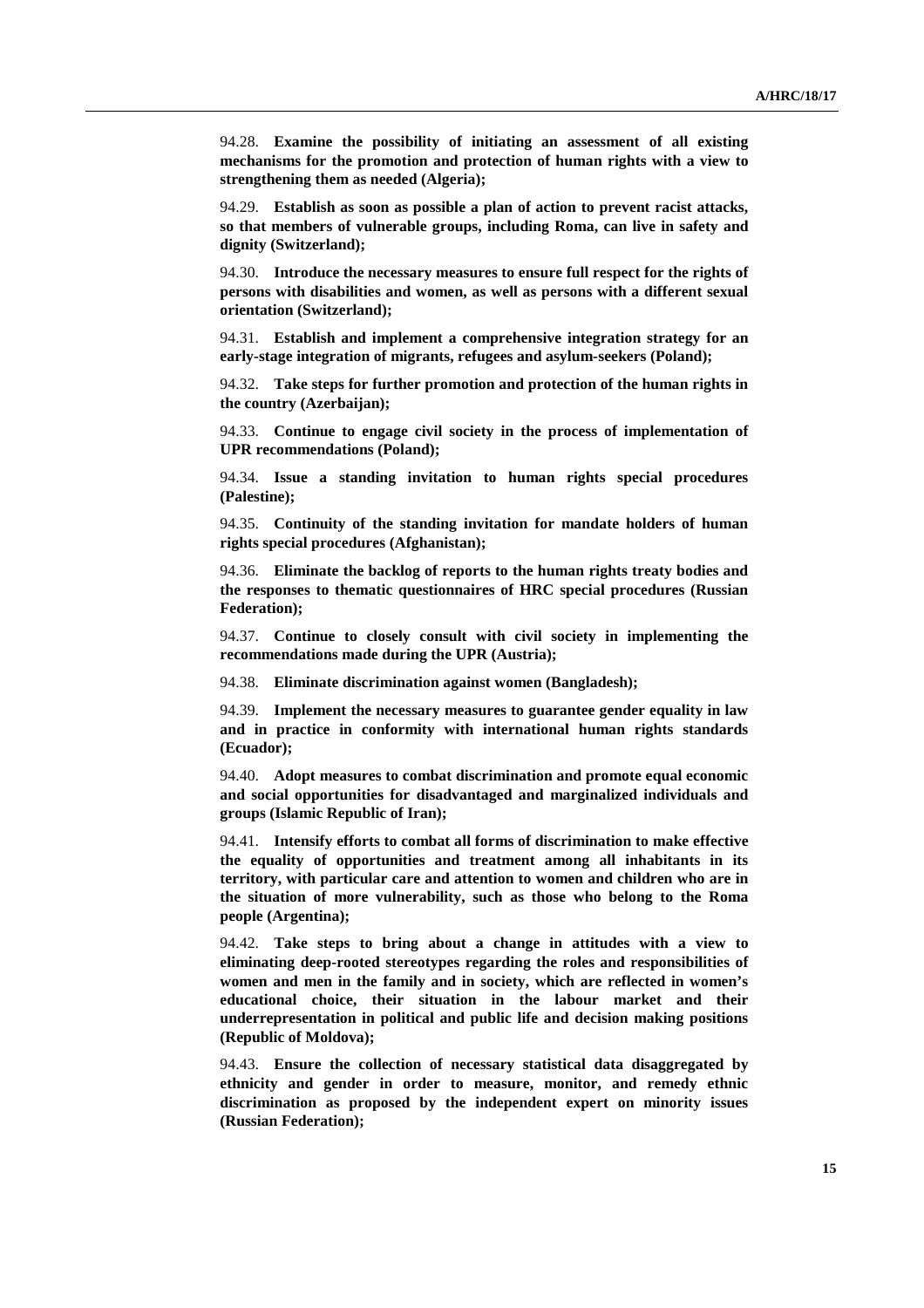94.44. **Intensify measures to tackle extremism and discrimination against religious and ethnic minority groups, including the Roma people (Australia);**

94.45. **Continue to take necessary measures to combat racism and hate crimes (Palestine);**

94.46. **Take effective measures to curb racial hatred and discrimination against the Roma population (Bangladesh);**

94.47. **Take concrete measures to prevent and combat violence against members of other minorities and vulnerable groups, especially racially motivated hate crimes against and discrimination of the Roma and to promote their integration into society (Republic of Korea);**

94.48. **Strengthen measures directed towards the protection from discrimination and further integration of the Roma (Belarus);**

94.49. **Take concrete and stern action to ensure equal treatment for all in the society, in particular to remove de facto discrimination against Roma people (Pakistan);**

94.50. **Introduce national measures to reduce school segregation and actively promote participation in society through education among the Roma community (Norway);**

94.51. **Take further efforts aimed at broad social inclusion, in particular in the labour market, of Roma populations (Brazil);**

94.52. **Confirm its commitment to equality and non-discrimination by explicitly prohibiting any discrimination on grounds of sexual orientation and gender identity (France);**

94.53. **Make efforts to actively combat homophobic, anti-Semitic and anti-Roma rhetoric, including by ensuring law enforcement and judicial authorities are made aware of guidelines on identifying and investigating racially motivated crime (United Kingdom of Great Britain and Northern Ireland);**

94.54. **Strengthen the implementation of non-discrimination and hate crime legislation by continuing to monitor incidents; by ensuring that racially motivated violence is fully and effectively investigated; and by implementing measures to encourage Roma and other victims to report hate crimes and to ensure their protection from reprisal when they do (Thailand);**

94.55. **Continue its efforts to achieve full social integration of minorities, especially the Roma and take urgent measures to combat and prevent racist incidents and hate crimes (Uruguay);**

94.56. **Take all appropriate measures to protect children effectively from being exposed to violence, racism and pornography through mobile technology, video movies, games and other technologies, including the Internet (Pakistan);**

94.57. **Prevent violence against Roma women and girls, including their harassment at school, and fill the gaps in Roma women's formal education (Islamic Republic of Iran);**

94.58. **Strengthen measures to prevent, combat and sanction inequality, discrimination and racially motivated violence (Norway);**

94.59. **Implement the necessary measures to fulfil CRPD so there may be full realization of the rights of this important segment of the population (Ecuador);**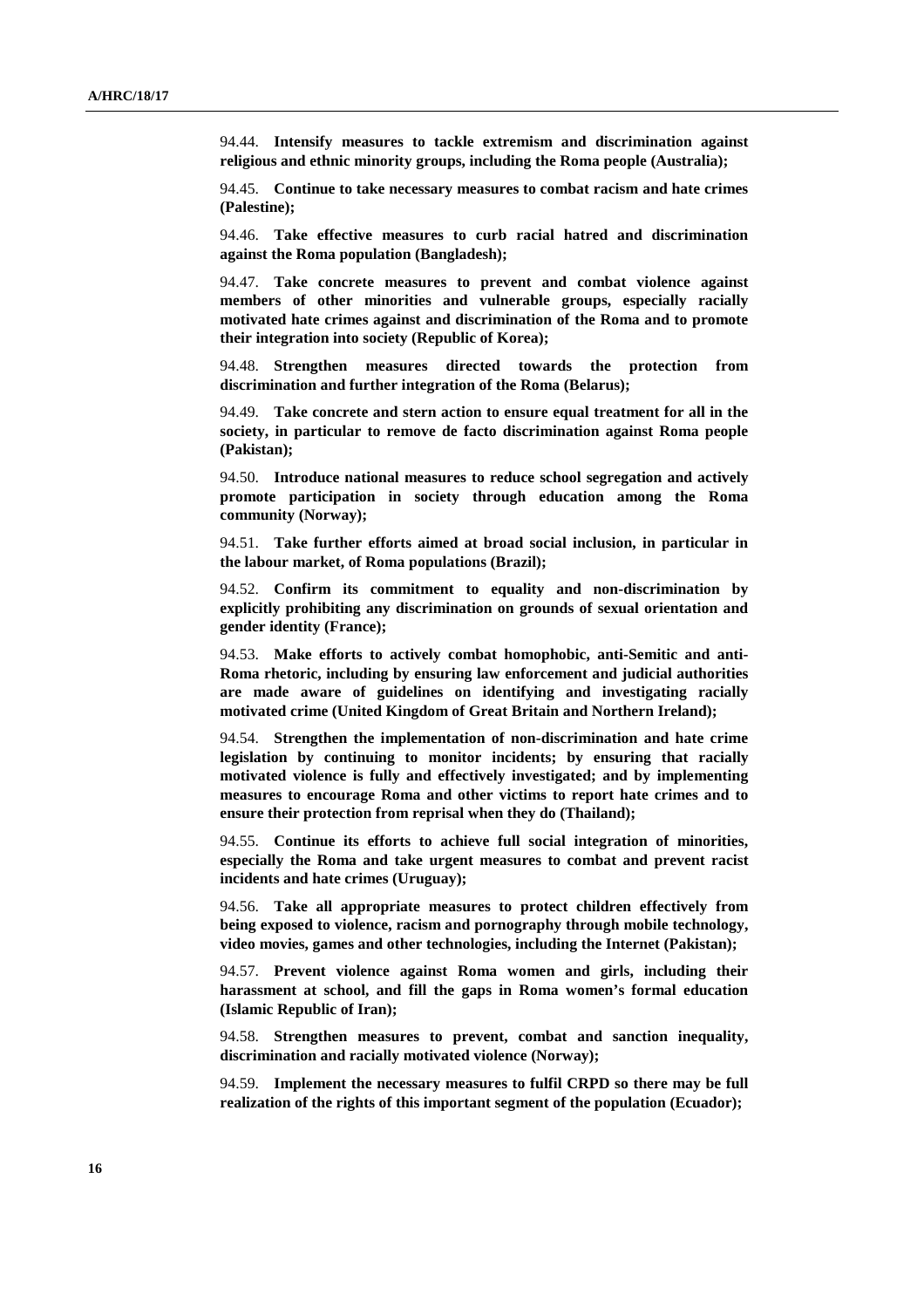94.60. **Continue to be committed, via its Equal Treatment Authority, to implement and train its citizens as regards to equal treatment for all, and to eradicate violence and discrimination against women and offer greater protection and equal opportunities to the Roma community (Holy See);**

94.61. **Ensure that the members of the Roma community, but also of other vulnerable groups, are protected from violence and attacks (Indonesia);**

94.62. **Ensure that members of the Roma community, and members of other vulnerable groups, are protected from violence and attack, including when these groups wish to assembly, hold events or organize demonstrations (United Kingdom of Great Britain and Northern Ireland);**

94.63. **Improve the treatment of prisoners and prison conditions (Islamic Republic of Iran);**

94.64. **Continue its efforts to combat overcrowding of prisons in order to facilitate the successful reinsertion into society of previously convicted persons (Denmark);**

94.65. **Implement the recently adopted United Nations rules of treatment of women prisoners and non-custodial measures from women offenders, otherwise known as Bangkok rules, to ensure that special needs of women in prisons or in custody are appropriately addressed (Thailand);**

94.66. **Take measures to ensure the protection of the rights of victims of domestic violence and spousal rape (Finland);**

94.67. **Continue the work for enhanced protection for victims of domestic violence and take measures with a focus on prevention and accountability in regards to domestic violence (Sweden);**

94.68. **Rehabilitate and socially integrate women and girl victims of trafficking (Islamic Republic of Iran);**

94.69. **Investigate the causes of human trafficking and compile statistical data on the subject in order to find the most effective means to combat this phenomenon (Honduras);**

94.70. **Take further measures for the rehabilitation and social integration of women and girls who are victims of trafficking (Azerbaijan);**

94.71. **Strengthen measures for the rehabilitation and social integration of women and girls victims of trafficking (Brazil);**

94.72. **Increase efforts to effectively prevent trafficking in women and girls for sexual exploitation and domestic servitude and take measures for rehabilitation and social integration of women and girls who are victims of trafficking (Republic of Moldova);**

94.73. **Step up efforts to combat the trafficking in human beings, including the development of international cooperation with interested Governments, international organizations and NGOs (Belarus);**

94.74. **Consider the question of toughening the criminal liability for trafficking in human beings (Belarus);**

94.75. **Adopt measures to collect disaggregated data on the phenomenon of human trafficking and adopt and implement policies to address it (Egypt);**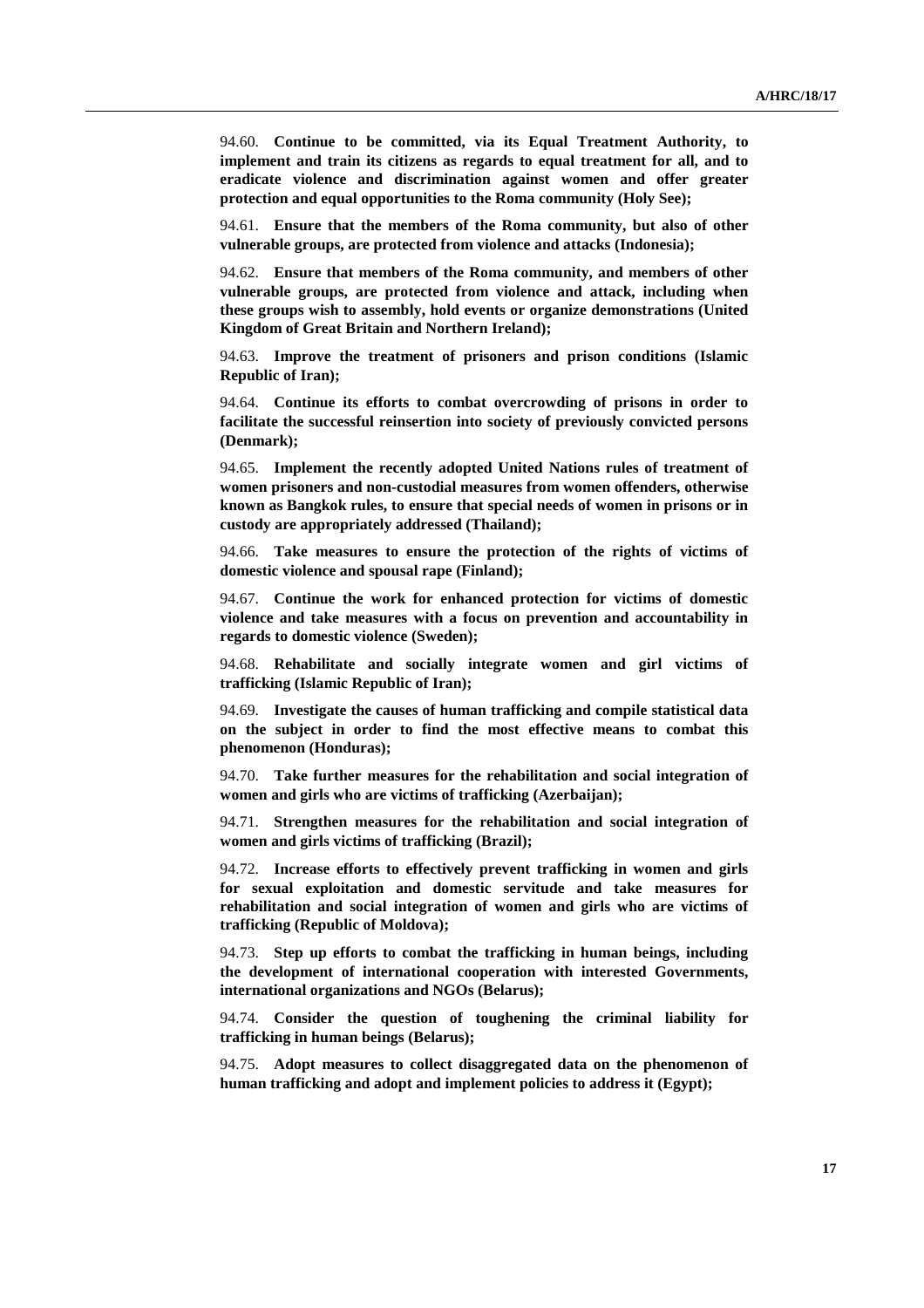94.76. **Ensure, in line with the recommendation of the Committee on the Rights of Child, the implementation in practice the prohibition of corporal punishment in schools (Russian Federation);**

94.77. **Bring fully its system of juvenile justice into line with the CRC and ensure that detention of children under 18 should be separated from adults (Thailand);**

94.78. **Take measures, including disciplinary measures, to bring to the attention of those working in the educational system, in particular teachers, their obligation to refrain from corporal punishment (Uzbekistan);**

94.79. **Adopt measures, including disciplinary measures, in order to raise the awareness of professionals of the education system, in particular teachers, on their obligation of abstaining from resorting to corporal punishment (Uruguay);**

94.80. **Adopt practical and legislative measures to ensure impartial and effective investigation of cases of ill-treatment by law enforcement bodies (Uzbekistan);**

94.81. **Ensure that racially motivated violence and other hate crimes are fully and effectively investigated and that those responsible are prosecuted under the laws providing for sanctions which reflect the gravity of the human rights abuses (Indonesia);**

94.82. **Introduce professional training, capacity-building and cooperation for law enforcement and judicial authorities to identify and address racially motivated crimes (Norway);**

94.83. **Ensure that victims of hate crimes have access to assistance and protection, including counselling and legal assistance (Austria);**

94.84. **Ensure adequate training for the police and judiciary to promptly and effectively deal with hate crimes (Austria);**

94.85. **Ensure training for police officers, prosecutors and judges in order to ensure that they can recognize, investigate and prosecute hate crimes (Canada);**

94.86. **Work with the Roma self-governments, NGOs and human rights organizations to implement measures to encourage Roma and other victims to report hate crimes and, when they do, to protect them from reprisals (Indonesia);**

94.87. **Bring the juvenile justice system fully in line with the relevant conventions and United Nations standards (Islamic Republic of Iran);**

94.88. **Adopt a programme to safeguard the rights of victims of torture and ill-treatment (Islamic Republic of Iran);**

94.89. **Ensure that the recently enacted media laws are implemented in full respect for the fundamental right to freedom of opinion and expression (Austria);**

94.90. **Comply fully with its obligations and commitments related to freedom of expression, including for members of the press (United States of America);**

94.91. **Ensure that the restriction of some right, such as the right to vote for people with disabilities, is carried out with all the due guarantees and in line with the provisions of the Convention (Uruguay);**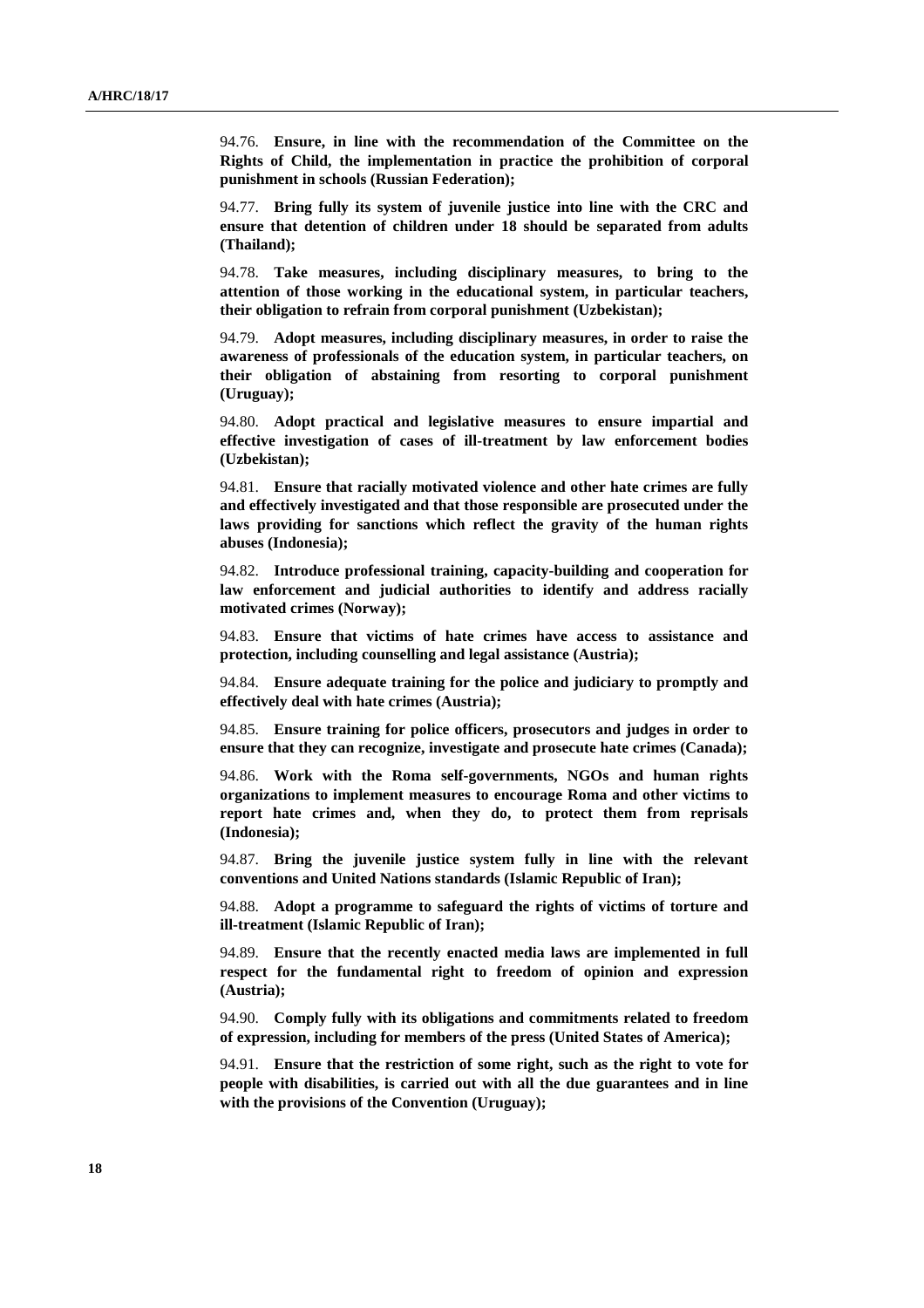94.92. **Take the necessary measures to remedy the low participation of women in public and political life (Morocco);**

94.93. **Take all necessary measures to promote equality in education in favour of all members of minority groups, especially Roma children (Greece);**

94.94. **Take measures to guarantee the right to equal education for Roma children (Finland);**

94.95. **Commit to improving school results of Roma pupils by 2015 (Canada);**

94.96. **Aim to eliminate segregated education, which is not based on strict individual assessment, and draft a national strategy for the introduction of an inclusive education (Finland);**

94.97. **Continue its efforts to ensure that children with disabilities exercise their right to education to the fullest extent possible and facilitate their integration into the general education system (Uruguay);**

94.98. **Take effective measures to ensure equal access of women to the labour market and to narrow and ultimately close the wage gap between men and women (Egypt);**

94.99. **Take the necessary measures to reduce the unemployment rate among Roma minority in the public and private sectors, including if necessary taking affirmative actions (Mexico);**

94.100. **Investigate, and in the future prevent, cases mentioned by CESCR of the denied access of Roma to health services and their segregation in hospitals, including the existence of separate maternity wards for Roma women in some hospitals (Russian Federation);**

94.101. **Continue the implementation of the measures to effectively protect minorities (Chile);**

94.102. **Intensify the fight against prejudices towards minority groups, the Roma in particular (Germany);**

94.103. **Persevere in its policy of promotion and protection of the rights of minorities and vulnerable persons (Morocco);**

94.104. **Ensure urgently, through stable and systematic funding, continued functioning of the two bilingual Slovenian-Hungarian schools in Gornji Senik/Felsöszölnök and Stevanovic/Apátistvánfalva (Slovenia);**

94.105. **Ensure stable and systematic funding for the media of the Slovenian minority in Hungary, namely for Radio Monoster/Szentgotthárd, the Porabje weekly and the Slovenian TV programme (Slovenia );**

94.106. **Place special emphasis on addressing the socio-economic disadvantages of the Roma, particularly in the areas of employment, education, housing and access to health services. Segregation in school should be eliminated through both incentives and sufficient penalty in case of violation (Thailand);**

94.107. **Take further measures to ensure that Roma people fully enjoy their human rights, including by preventing and combating discrimination and racially motivated crimes against Roma people (Sweden);**

94.108. **Increase public actions to allow the access to education, health, employment and decent housing for the Roma community, and put emphasis on combating violence against Roma women (Spain);**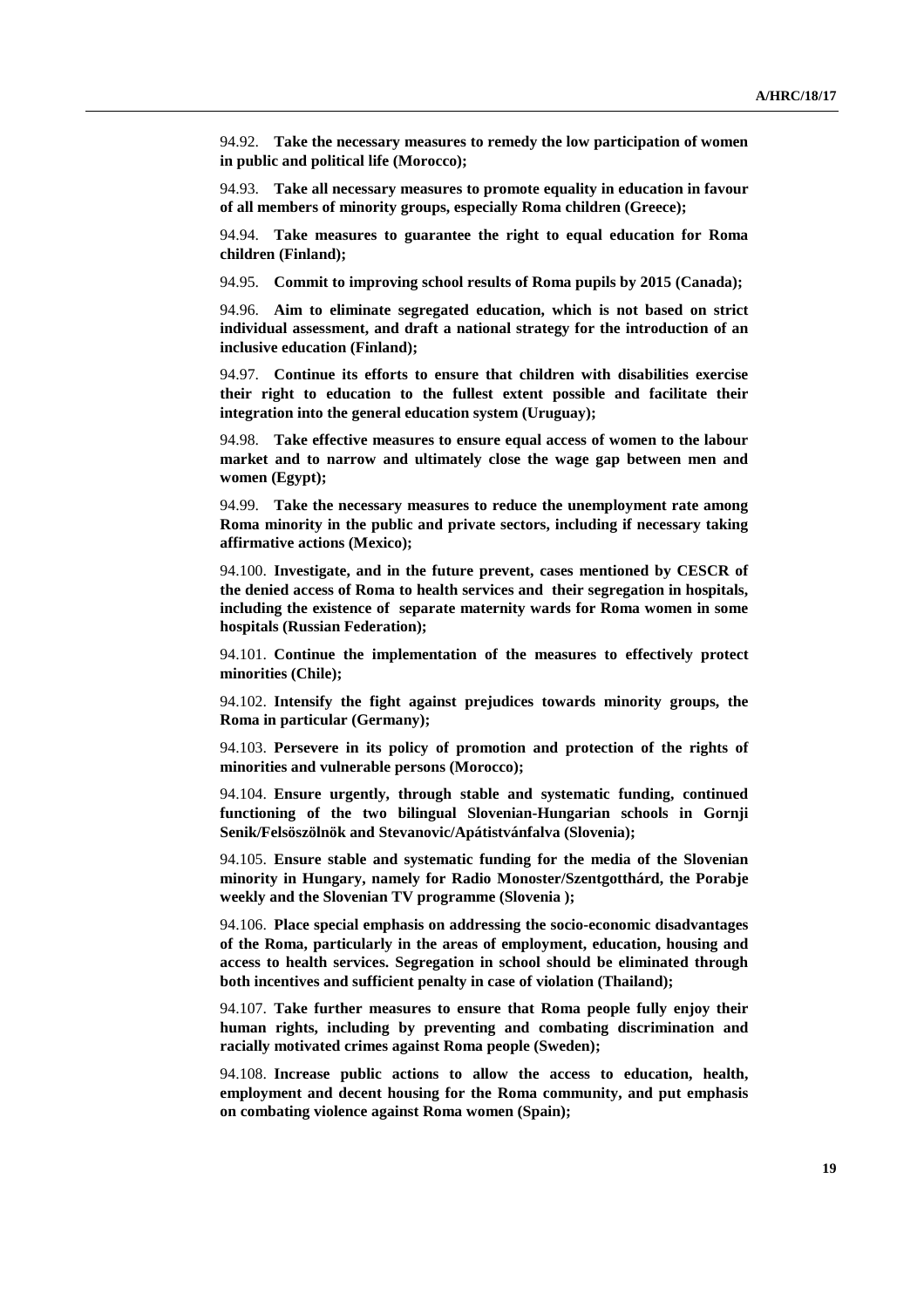94.109. **Support the integration of the Roma and other minorities in Government institutions, by recruiting and promoting these minorities in the police, in the education sector and the public service (Canada);**

94.110. **Strengthen its efforts to improve the social, political, living, and health conditions for Romani citizens through legal, administrative and socioeconomic means (United States of America);**

94.111. **Proceed to forced expulsions only in strict compliance with international and regional standards (Switzerland);**

94.112. **Improve the living conditions of asylum-seekers (Islamic Republic of Iran);**

94.113. **Step up efforts directed towards the improvement of conditions and treatments of asylum-seekers and refugees (Belarus).**

95. **The following recommendations will be examined by Hungary, which will provide responses in due course, but no later than the eighteenth session of the Human Rights Council in September 2011:**

95.1. **Ratify the main United Nations human rights instruments, particularly ICRMW, OP-CAT and CED (Ecuador);**

95.2. **Sign and ratify the Optional Protocol to the International Covenant on Economic, Social and Cultural Rights (Spain);**

95.3. **Consider the progressive ratification of pending human rights international treaties (Chile);**

95.4. **Specify the prohibition of the death penalty in a future organic law (France);**

95.5. **Amend the Criminal Code with a view to including all elements of the definition of torture as provided for in article 1 of CAT (Czech Republic);**

95.6. **Introduce additional measures to ensure that the new Media Act complies with regional and international human rights standards (Switzerland);**

95.7. **Look into the current regulatory framework so as to remove parts of the legislation that may challenge freedom of speech and independence of the press and other media (Norway);**

95.8. **Reconsider legislation and laws in connection with freedom of opinion and expression and general freedoms (Palestine)**;

95.9. **Incorporate in its national legislation a definition of discrimination against women that is consistent with the Convention on the Elimination of All Forms of Discrimination Against Women (Belgium);**

95.10. **Draft and implement a fully comprehensive law on gender equality and a law on combating gender violence (Spain);**

95.11. **Adopt a comprehensive gender equality law that contains a definition of discrimination against women in accordance with CEDAW (Netherlands);**

95.12. **Establish specific legislation to fill the legislative gap of a lack of specific legal provisions to prohibit domestic violence and marital rape (Honduras);**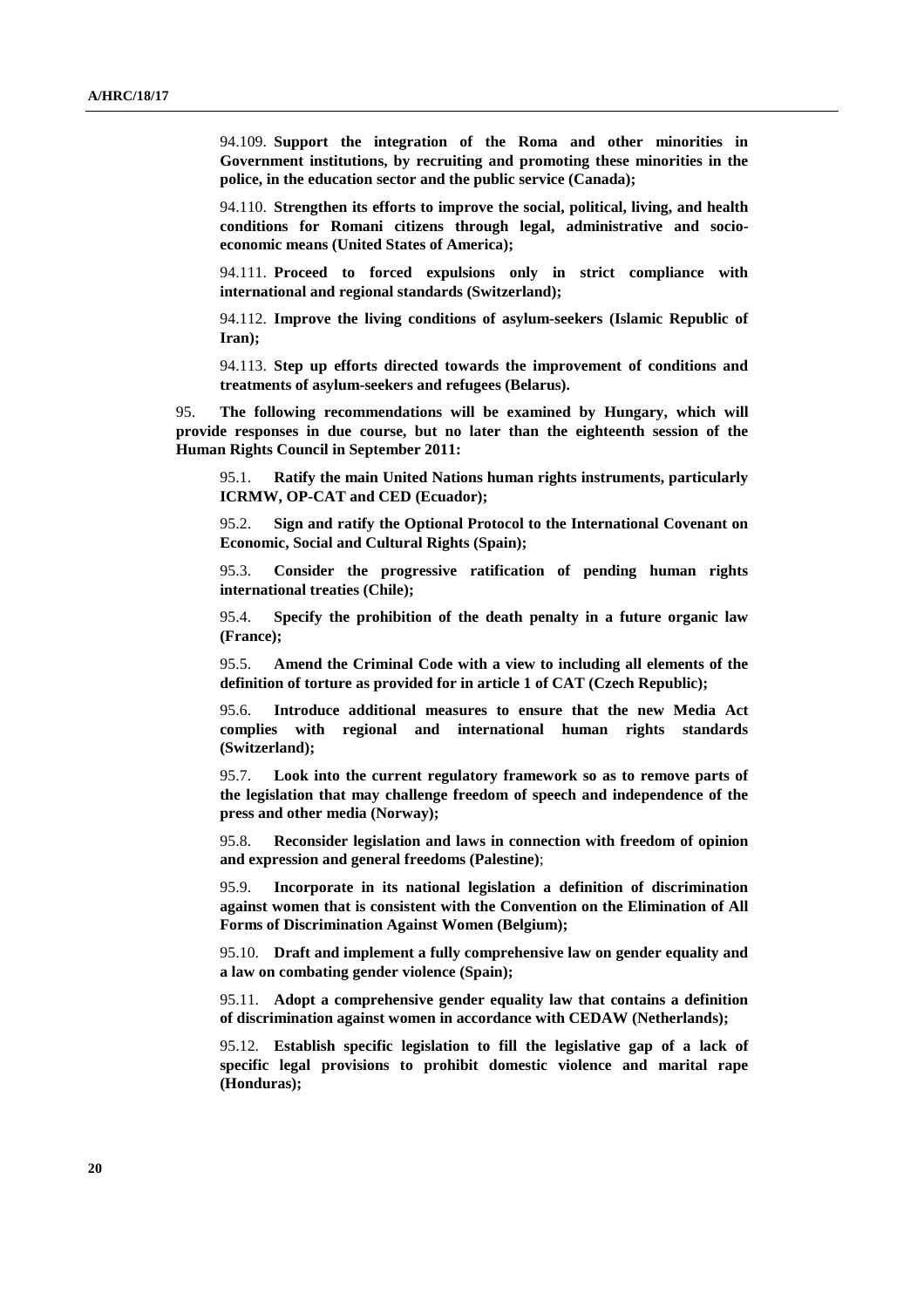95.13. **Take measures towards adopting specific legislation prohibiting domestic violence and spousal rape (Finland);**

95.14. **Reconsider the relevant provisions of the new Constitution in order to ensure keeping access to abortion as a safe and legal option, and to ensure that the same protection and rights apply to every person regardless of their sexual orientation (Norway);**

95.15. **Establish a comprehensive human rights framework upon which to develop more coordinated and effective policy measures and strategies for promoting human rights and that such a framework includes initiatives to set up a national human rights institutions in line with the Paris Principles (Republic of Korea);**

95.16. **Elevate the status of the national machinery for the advancement of women, strengthen its mandate, provide the necessary human and financial resources to endow it with sufficient authority and decision-making power for coordinating effectively the Government's work to promote gender equality (Republic of Moldova);**

95.17. **Establish a national human rights programme which fully incorporates international instruments to which Hungary is a party (Mexico);**

95.18. **Elaborate a national human rights plan (Spain);**

95.19. **Establish and operate a country-wide system to monitor and record racist incidents and hate crimes (Indonesia);**

95.20. **Elaborate a specific law on domestic violence against women (Pakistan);**

95.21. **Monitor the functioning of media regulatory bodies and the application of penalties in order to ensure they remain separated from outside influence (United Kingdom of Great Britain and Northern Ireland);**

95.22. **Increase financial and welfare support to families living in conditions of poverty so that families living in a situation of poverty can raise their children with adequate amenities as required for healthy upbringing of those children (Bangladesh);**

95.23. **Reconcile policies related to ethnic Hungarians abroad with neighbouring countries primary responsibility for minority protection (Norway);**

95.24. **Implement fully the Agreement on Guaranteeing Special Rights of the Slovenian Minority in the Republic of Hungary and the Hungarian National Community in the Republic of Slovenia and the recommendations of the mixed Slovenian-Hungarian Commission tasked with the monitoring of the implementation of the Agreement (Slovenia);**

95.25. **Reduce to the minimum possible administrative detention of migrants, asylum-seekers and refugees, and only use it in exceptional cases (Mexico);**

95.26. **Take all relevant measures to avoid prolongation of administrative detention of asylum-seekers during which the freedom of movement is considerably restricted (Czech Republic);**

95.27. **Establish adequate mechanisms to identify potential asylum-seekers in border procedures; undertake measures aimed at avoiding prolongation of**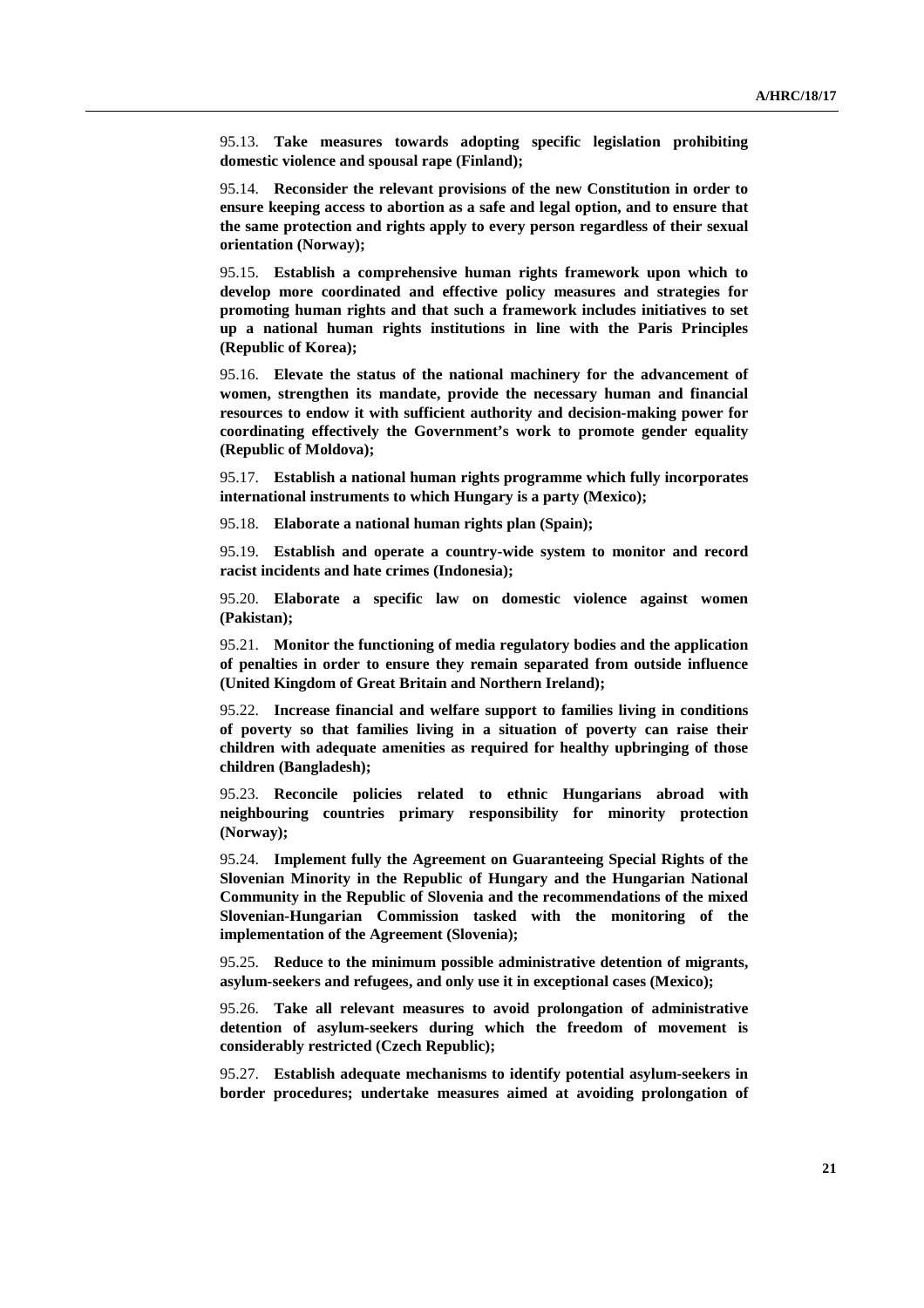**administrative detention of asylum-seekers and at improving the living conditions and treatment of asylum-seekers and refugees (Brazil);**

95.28. **Recognize and guarantee the human rights of all foreigners, independent and regardless of their migratory status (Ecuador);**

95.29. **Bring official development assistance (ODA) up to the internationally committed 0.7 per cent of GDP (Bangladesh).**

96. **The recommendations below did not enjoy the support of Hungary:**

96.1. **Consider becoming a party to the International Convention on the Rights of Migrant Workers and Members of Their Families (Egypt);**

96.2. **Study the possibility to become a party to the Convention on the Protection of the Rights of All Migrant Workers and Members of Their Families (Argentina);**

96.3. **Ratify the Convention on the Protection of the Rights of All Migrant Workers and Members of Their Families (Islamic Republic of Iran);**

96.4. **Accede to the Convention on the Protection of the Rights of All Migrant Workers and Members of Their Families as a fundamental step in the protection of human rights (Guatemala);**

96.5. **Accede to the Convention on the Rights of All Migrant Workers and Members of Their Families in accordance with Recommendation 1737 of 17 March 2006 of the Parliamentary Assembly of the Council of Europe (Algeria);**

96.6. **In line with the recommendations of the Committee on Economic, Social and Cultural Rights, revoke the condition which requires a minority group to have lived in the county at least one hundred years in order to be considered a national minority (Russian Federation).**

97. **All conclusions and/or recommendations contained in the present report reflect the position of the submitting State(s) and/or the State under review. They should not be construed as endorsed by the Working Group as a whole.**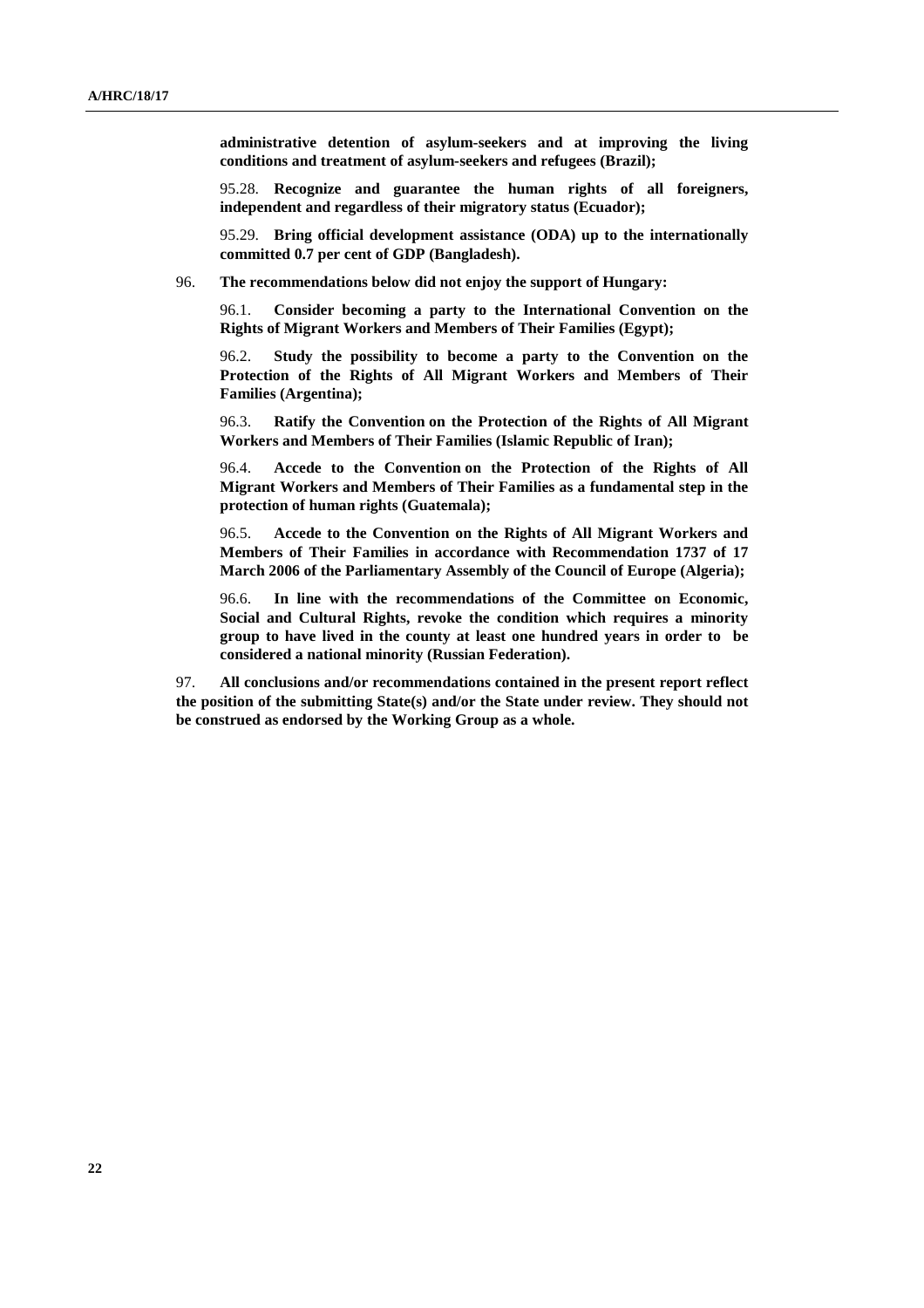# **Annex**

## **Composition of the delegation**

The delegation of Hungary was headed by Mr. Zoltán Balog, Minister for State for Social Inclusion, Ministry of Public Administration and Justice, and composed of the following members:

- Ms. Hanna Páva, Deputy State Secretary, Ministry of National Resources;
- Mr. Csaba Latorcai, Deputy State Secretary, Ministry of Public Administration and Justice;
- Mr. Ferenc Zombor, Deputy State Secretary, Ministry of Public Administration and Justice;
- Mr. János Hóvári, Deputy State Secretary, Ministry of Foreign Affairs;
- Mr. András Dékány, Ambassador, Permanent Representative, Permanent Mission of the Republic of Hungary to the United Nations in Geneva;
- Mr. István Lakatos, Ambassador at Large on Human Rights, Permanent Mission of the Republic of Hungary to the United Nations in Geneva;
- Mr. Norbert Tóth, Head of Cabinet, Ministry of Public Administration and Justice;
- Mr. Lajos Aáry-Tamás, Ministerial Commissioner for Educational Rights;
- Mr. László Huszár, Brigadier General, General Head of Department Hungarian Prison Service Headquarters;
- Mr. Lipót Höltzl, Head of Department, Ministry of Public Administration and Justice;
- Mr. Péter Glóner, Deputy Head of Cabinet, Ministry of Interior;
- Ms. Anikó Orbán, Head of Section, Ministry Of National Resources;
- Mr. Hedvig Lakatos, Deputy Head of Department, Ministry of National Resources;
- Mr. Tamás Molnár, Head of Department, Ministry of Interior;
- Mr. Márk Horváth, Counsellor, Deputy Permanent Representative, Permanent Mission of the Republic of Hungary to the United Nations in Geneva;
- Ms. Ágnes Hevesi, Senior Advisor, Ministry of Foreign Affairs;
- Ms. Mariann Arany-Tóth, Chief Legal Advisor, Ministry for National Economy;
- Ms. Zsófia Elek, Legal Advisor, Ministry of Public Administration and Justice;
- Mr. Péter Csuhány, Legal Adviser, Ministry of Public Administration and Justice;
- Mr. Márk Lengyel, Attorney-Adviser, Ministry of Public Administration and Justice;
- Ms. Zsuzsa Sebestyén, Desk Officer, Ministry of Public Administration and Justice;